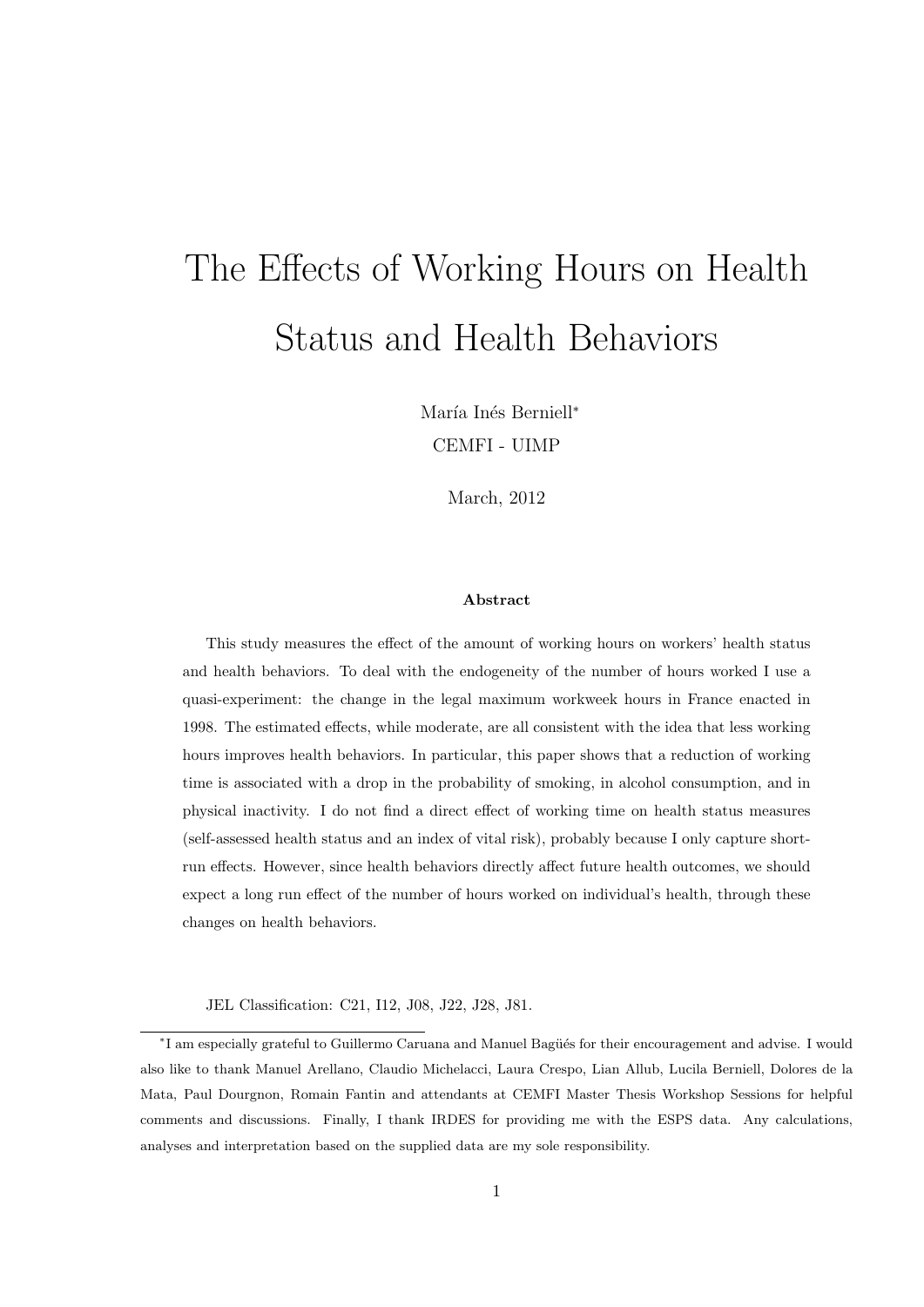''...mutual emulation and desire of greater gain frequently prompted them [workers] to over-work themselves, and to hurt their health by excessive labour''. An Inquiry into the Nature and Causes of the Wealth of Nations. Adam Smith, 1776.

## 1 Introduction

There is evidence that work affects health. A quick look at the data from the fourth European Working Conditions Survey (EWCS) reveals that around 30% of workers in the European Union think that their health is at risk because of their work, and that the larger the number of hours worked the greater is the share of employees who agree with it (Figure [2\)](#page-23-0).

Many studies try to estimate the impact of work on health, however the estimated sign of this effect is ambiguous. On the one hand, some studies support the idea that work is good for health, showing for instance that non-working individuals are often found to have poorer health than the working population [\(Langeland, 2009\)](#page-30-0). On the other hand, some studies emphasize the negative effect of work on individual's health [\(Sparks, Cooper, Fried,](#page-32-0) [and Shirom, 1997\)](#page-32-0), and recent literature -starting with [Ruhm](#page-31-0) [\(2000\)](#page-31-0)- suggests that aggregate health indicators improve when unemployment increases.

The existence of this ambiguity in the estimated effect can be related to the fact that there are some weaknesses in previous studies that can bias the results. First, research in the health economics literature has not been able to find a causal effect of work on health, since in most cases there is an endogeneity problem because of reverse causality -working hours affects health but also health affects working hours- or third omitted factors that might influence health and working hours at the same time.<sup>[1](#page-1-0)</sup> For instance, in those studies supporting the idea that individuals working more hours are healthier than those working less, the results may be driven by healthier people being able to work longer hours and those with ill health having to work less hours, rather than more working time leading to better health (see Section [2.1](#page-3-0) for more detail). Second, in the previous literature the effect of more hours worked has not been isolated from the income effect usually associated to the change in time devoted to work.<sup>[2](#page-1-1)</sup> Third, in some studies the effect of work on health along the intensive margin (work

<span id="page-1-0"></span><sup>&</sup>lt;sup>1</sup>Two possible exceptions are the work of [Xu and Kaestner](#page-32-1) [\(2010\)](#page-32-1) about health and business cycles and the paper of [Ruhm](#page-31-1) [\(2005\)](#page-31-1) about health changes during macroeconomic downturns.

<span id="page-1-1"></span><sup>&</sup>lt;sup>2</sup>Income is a fundamental variable in health–related aspects. For instance, low income individuals tend to consume food with low nutritional value because it is cheaper than healthy meals. Also sports require spending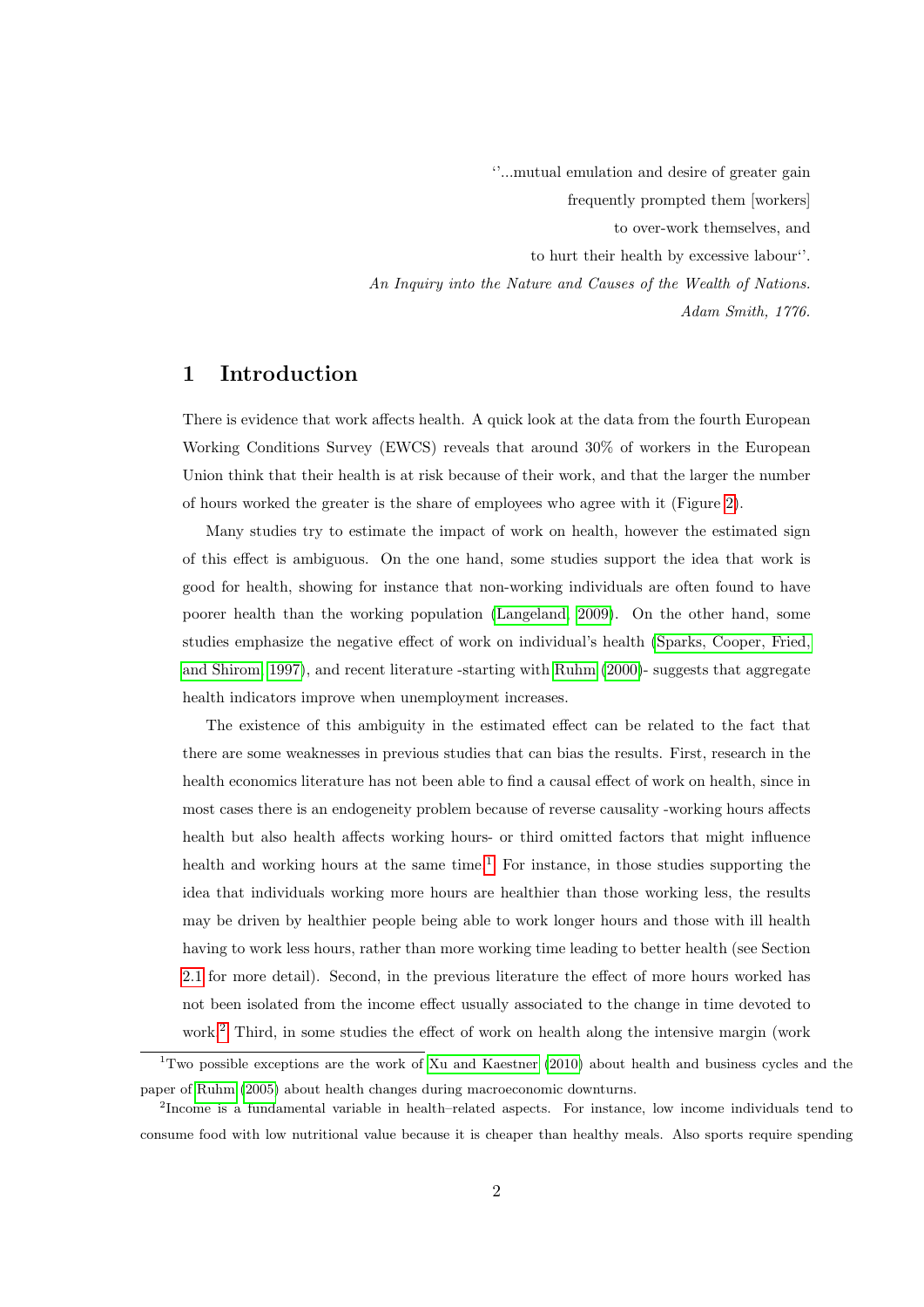more hours) has not been disentangled from the effect of work on health along the extensive margin (participation into the labor force), and both effects could go in opposite directions.

The purpose of this project is to study the causal effect of working hours on worker's health status and health lifestyle behaviors. I will address the three issues mentioned above, in order to be able to find an estimate that reflects a causal relation.

The identification strategy will be based on using a quasi-experiment: the change in the legal maximum workweek hours in France enacted in 1998 (Aubry Law). This law reduced the maximum number of hours worked from 39 to 35 per week with almost no decline in workers' income. The law was first implemented in firms with more than 20 employees and two years later in smaller firms. By using this natural experiment, I will be able to answer the question of whether an exogenous reduction in the number of working hours led to changes in health status and/or in health behaviors for individuals who were working more than 35 hours. Notice that I will focus on the number of hours worked, and I will only deal with working individuals, since the interest here is to assess the effects of working hours on health looking at the intensive rather than at the extensive margin of working time.

The mechanisms driving the impact of work on health are manifold. For instance, work can give an individual a sense of purpose and satisfaction, which is an important determinant of mental health. On the other hand, the number of hours worked can also affect mental and physical individual's health by producing stress, fatigue, muscular pain, etc. Also, unhealthy lifestyle behaviors can increase when non-working time decreases. Hence, people working more hours might be more likely to smoke, do less physical activity, have poor eating habits, and poor medical examination [\(Maruyama, Kohno, and Morimoto, 1995\)](#page-31-2), which altogether affect the level of health stock. I will study the effect of working hours on self-assessed health status, vital health risk index, doctor visits and behavioral risk factors as smoking, alcohol consumption, body mass index (BMI) and physical activity. Behaviors such as stopping smoking, moderating of alcohol intake, reducing weight and doing physical activity can cut down on the risks of developing serious illnesses such as cancer, heart disease, and type 2 diabetes.

The study of the relationship between working hours, health status and health lifestyle behaviors is important for several reasons. First, it will contribute to the understanding of the actual opportunity cost of working more hours. Second, results provided by this study may help in the debate about policies promoting healthy lifestyles behaviors outside and inside workplaces. Finally, this study will also contribute to a more complete evaluation of the effects of the Aubry Law on workers' well-being.[3](#page-2-0)

extra money, which implies that income and physical activity are also correlated.

<span id="page-2-0"></span><sup>&</sup>lt;sup>3</sup>There are some studies analyzing the impact of this policy on other aspects of individuals' welfare, but no one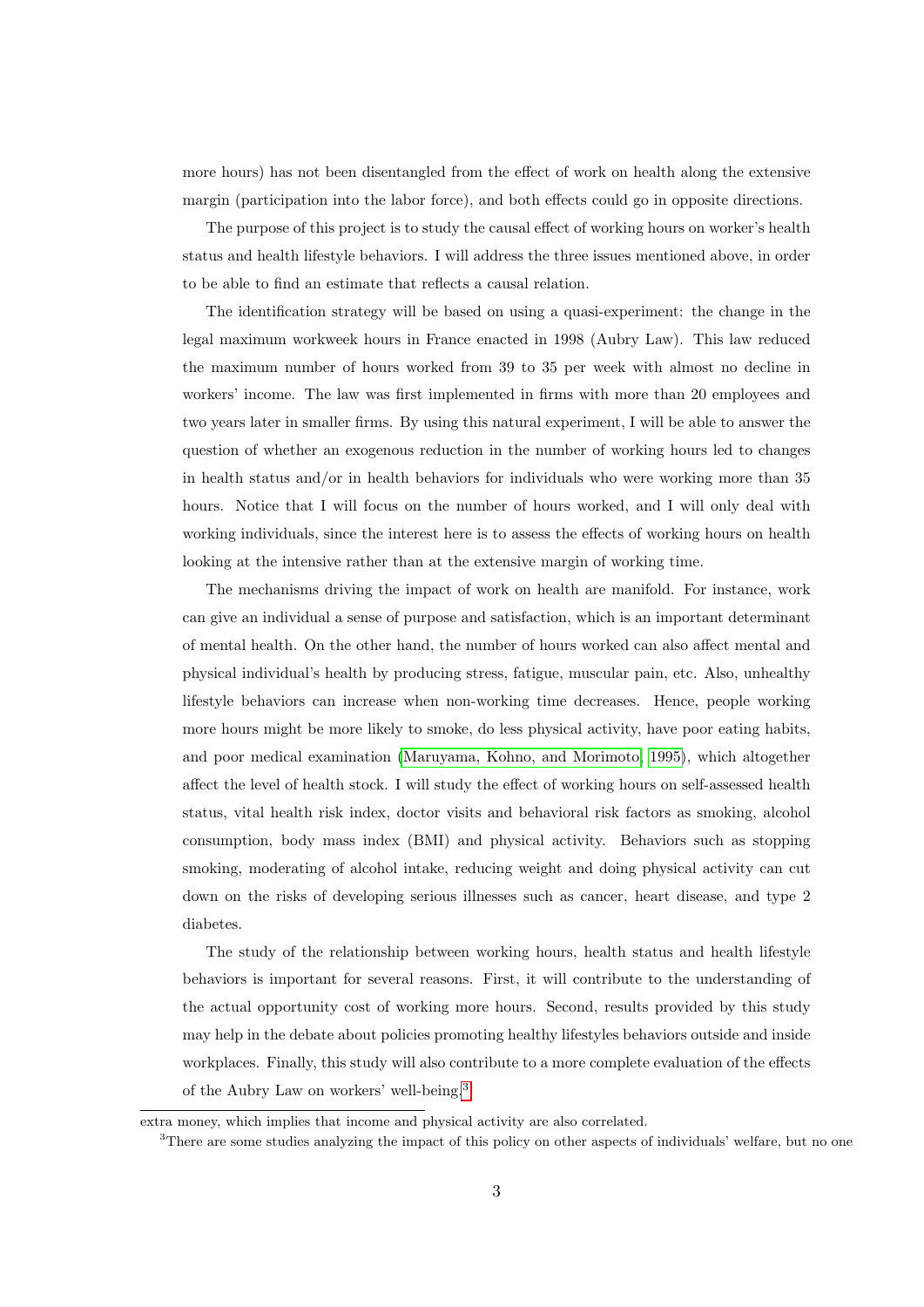The paper is structured as follows. In Section 2 I first present a review of the literature related to working hours and health. Then I review the literature that uses legal changes in the maximum hours of work week to study the impact of working hours on different issues. In Section 3 I describe the data used in the estimations. Section 4 presents the empirical strategy. In Section 5 I present the results, and finally Section 6 concludes.

## 2 Literature Review

#### <span id="page-3-0"></span>2.1 Health and Work

[Sparks, Cooper, Fried, and Shirom](#page-32-0) [\(1997\)](#page-32-0), [White and Beswick](#page-32-2) [\(2003\)](#page-32-2), and [Siegrist and Rodel](#page-32-3) [\(2006\)](#page-32-3) are three comprehensive surveys that review the relation between working hours and health. [Sparks, Cooper, Fried, and Shirom](#page-32-0) [\(1997\)](#page-32-0) reviews the existing literature on working hours both qualitatively and quantitatively, using meta-analysis to examine the relationship between the length of the working week and health symptoms. Results indicated small, but significant positive mean correlations between overall health symptoms, physiological and psy-chological health symptoms, and hours of work.<sup>[4](#page-3-1)</sup> It is worthy to note that none of the studies included in the meta-analysis found a causal effect of working time on health, because the endogeneity problem of the number of hours worked has not been solved. [White and Beswick](#page-32-2) [\(2003\)](#page-32-2) summarizes the literature along with the econometric limitations of previous works on the relationship between working hours and fatigue, health and safety and work-life balance outcomes. They conclude that all studies suggest a positive association between working long hours and fatigue, working time and cardiovascular disorder, and a negative relation of hours worked and physical health. They also conclude that there is strong evidence that people perceive that working long hours leads to poor work-life balance. [White and Beswick](#page-32-2) [\(2003\)](#page-32-2) emphasize that the main problems in this research concern the inference of causation and suggest the advantage of implementing a quasi-experiment approach to be able to deal with endogeneity.<sup>[5](#page-3-2)</sup> [Van Der Hulst and Geurts](#page-32-4) [\(2001\)](#page-32-4) also suggest the utilization of quasiexperiments studies in order to shed light on the direction of causation with respect to the

includes the effect of this law on workers' health (Estevão and Sá, 2008; [Estevao, Sa, and Street, 2006;](#page-30-1) [Askenazy,](#page-29-1) [2008\)](#page-29-1).

<span id="page-3-1"></span><sup>&</sup>lt;sup>4</sup>Also in the qualitative analysis were found 12 studies that support these findings of a positive relationship between hours of work and ill-health.

<span id="page-3-2"></span> $5R$ egarding this point they say that "the possibility of mediating variables in long working hours literature analyzed suggests that single causation cannot be established. The likelihood is that multiple causation exists. Longitudinal or quasi-experimental studies are necessary to further investigate the existence and direction of causation and to check whether associations hold over time."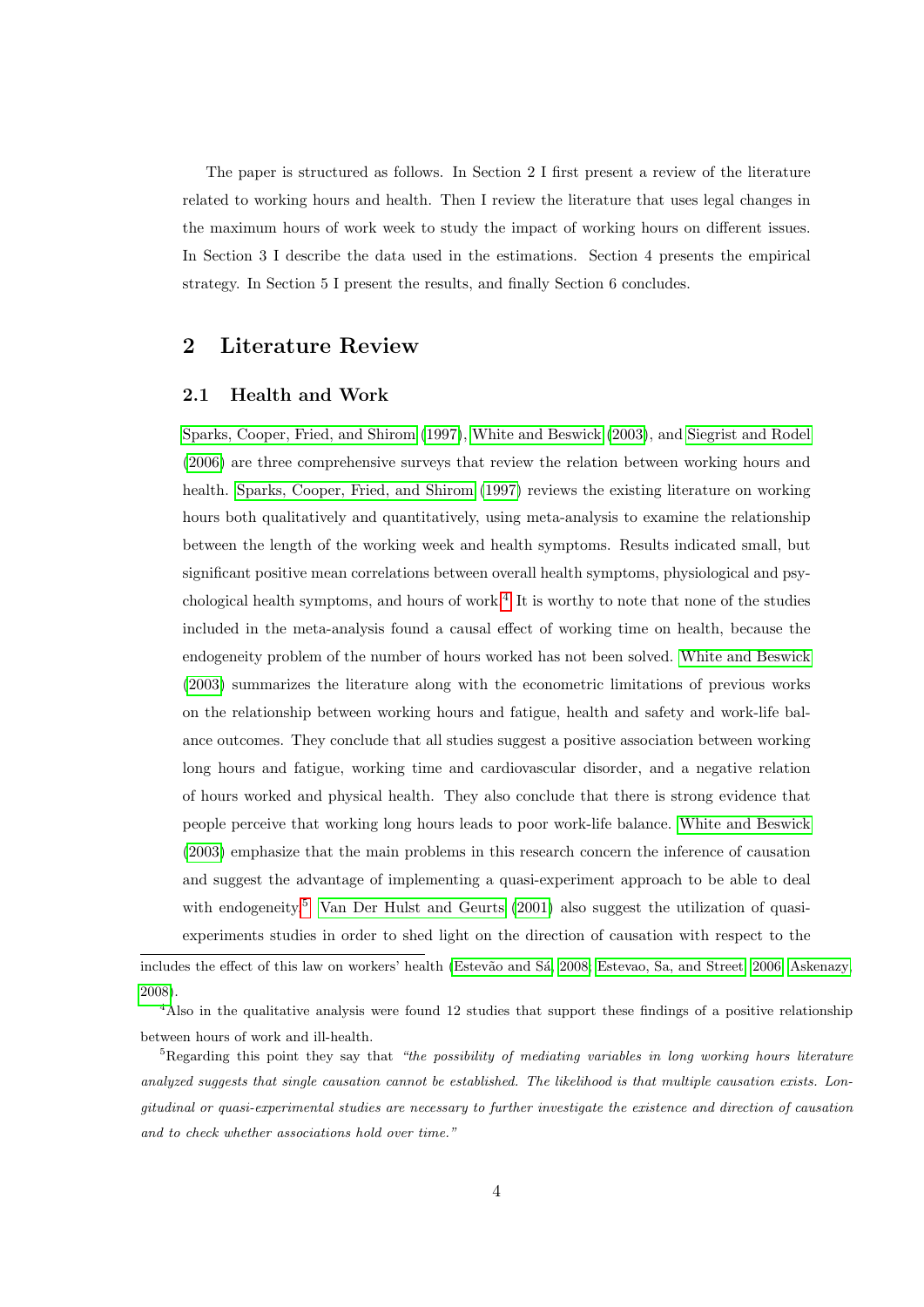relationships found in their study about working hours and psychological health. To the best of my knowledge, my work is the first study that uses a quasi-experiment to study the causal effect of working hours on health status and health behaviors. Finally, [Siegrist and Rodel](#page-32-3) [\(2006\)](#page-32-3) did a review based on 46 studies, published between 1989 and 2006, about the associations between psychosocial stress at work and health risk behaviors. The review supports the hypothesis of a consistent association between work stress and health risk behavior.<sup>[6](#page-4-0)</sup>

Recent literature -starting with [Ruhm](#page-31-0) [\(2000\)](#page-31-0)- suggests that aggregate health indicators improve when unemployment increases. By using United States data for the years 1972-1991 [Ruhm](#page-31-0) [\(2000\)](#page-31-0) shows that a one percentage point rise in unemployment led to a 0.5-0.6% reduction in overall mortality. Similar results were found in a study about 23 OECD countries over the period 1960-1997 [\(Gerdtham and Ruhm, 2006\)](#page-30-2). [Ruhm](#page-31-3) [\(2003\)](#page-31-3) establishes that also other measures of health improve when the unemployment rate rises. Furthermore, and more interestingly for the purpose of the present study, [Ruhm](#page-31-1) [\(2005\)](#page-31-1) found that a reduction in number of hours worked has a positive impact on health among the United States population. Specifically, working one hour less per week is associated with a 0.011 percentage point reduction in smoking, a 0.017 percentage point decline in severe obesity, a 0.036 percentage point decrease in physical inactivity, and a 0.044 percentage point decrease in multiple health risks. In this study Ruhm used group average rather than individual values for the variable hours in order to deal with the endogeneity problem. This last work of Ruhm and the study of [Xu](#page-32-1) [and Kaestner](#page-32-1) [\(2010\)](#page-32-1) about health and business cycles are to the best of my knowledge the only studies in health economics literature that seriously tried to deal with the endogeneity problem and attempted to find a causal effect of work on health.[7](#page-4-1)

Despite several studies found a negative relation between working hours and health, others found that work itself is not necessarily bad for individuals' health. Moreover, numerous studies have shown that those who are in employment are healthier and psychologically better adjusted than the unemployed, as in [McPherson and Hall](#page-31-4) [\(1983\)](#page-31-4).<sup>[8](#page-4-2)</sup>

<span id="page-4-0"></span> ${}^{6}$ The relatively strongest relationships have been found with regard to heavy alcohol consumption among men, overweight, and the co-manifestation of several risks.

<span id="page-4-1"></span> $7Xu$  and Kaestner [\(2010\)](#page-32-1) uses an instrumental variables approach. She instrumented the number of hours worked using as instruments the regional unemployment rates, regional distribution of employment by industry, and the interaction between these two variables.

<span id="page-4-2"></span><sup>8</sup>Other studies document the progressive deterioration in health and well-being which tends to follow job loss and subsequent failure to find work [\(Jackson and Warr, 2009;](#page-30-3) [Mathers and Schofield, 1998;](#page-31-5) [Morrell, Taylor, and](#page-31-6) [Kerr, 1998\)](#page-31-6).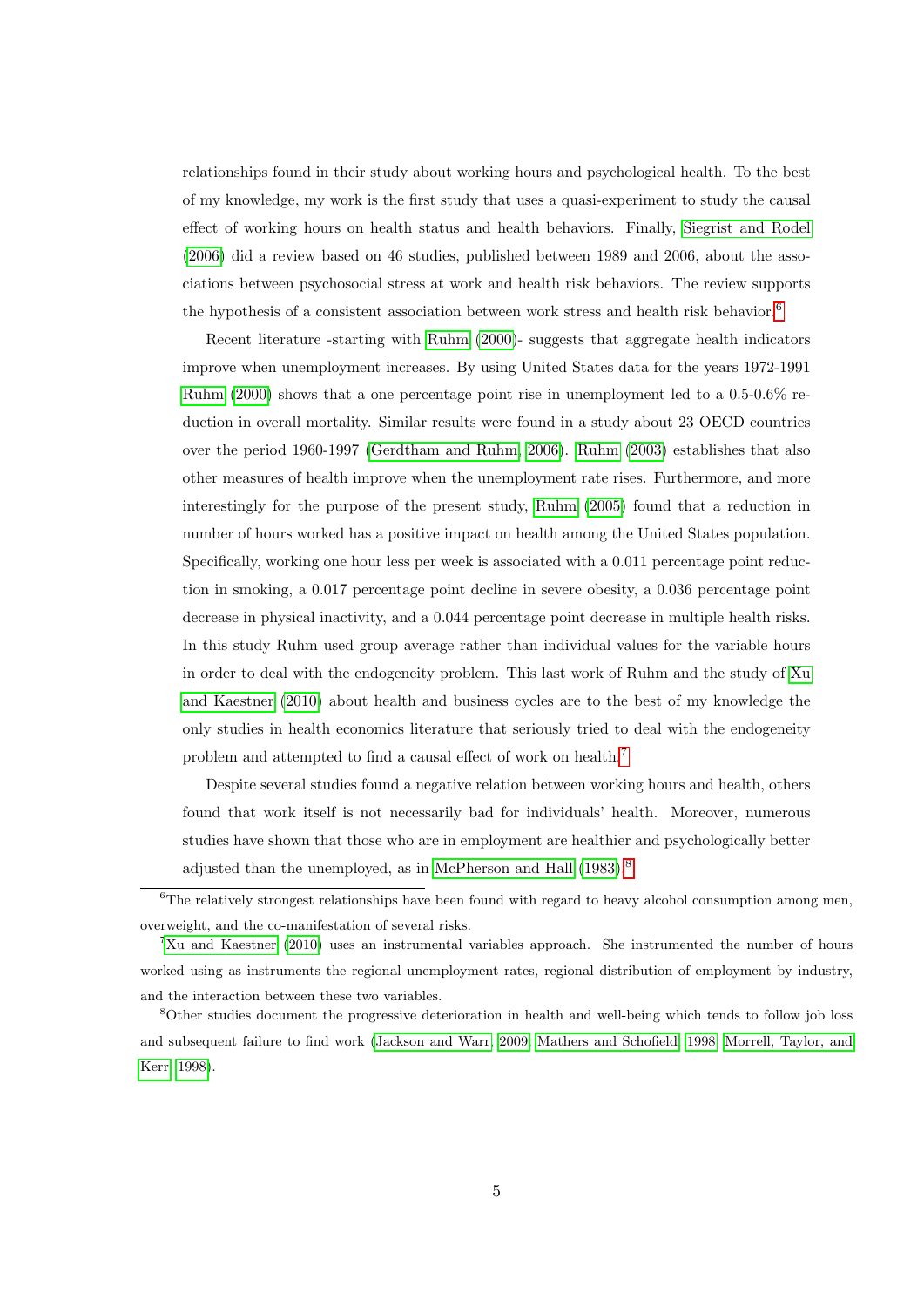#### 2.2 Changes in working time legislation as quasi-experiments

There are several studies that use working time laws as natural experiments. Evaluations of the impact of the law reducing working time in France in 1998 focused primarily on the question of job creation [\(Estevao, Sa, and Street, 2006;](#page-30-1) [Bunel, 2002;](#page-29-2) [Chemin and Wasmer,](#page-29-3) [2009b\)](#page-29-3), whereas little attention was paid to other objectives.<sup>[9](#page-5-0)</sup> Some exceptions are the works that studied the effect of this law on family balance [\(Fagnani and Letablier, 2004\)](#page-30-4), social interaction [\(Saffer and Lamiraud, 2008;](#page-31-7) Estrade, Méda, and Orain, 2001), and some aspects of workers' well-being [\(Estevao, Sa, and Street, 2006\)](#page-30-1). There are also studies that analyze the employment effects of other laws that modify legal working time. For instance, Crépon [and Kramarz](#page-29-4) [\(2002\)](#page-29-4) used the French law implemented in 1982, [Raposo and Van Ours](#page-31-8) [\(2008\)](#page-31-8) analyzed the case of Portugal in 1996 and Sánchez [\(2010\)](#page-32-5) worked with the Chilean law of 2005.[10](#page-5-1)

## <span id="page-5-3"></span>3 Data

I use data from the National Survey of Health and Social Protection (ESPS: "Enqute sur la sant et la protection sociale"), which is representative of the French population. It collects information on individuals' health status, access to health care services, health insurance and economic and social status.

In each wave the complete survey sample includes more than 8,000 households and 22,000 individuals. Until 1997 it was realized annually, and it became biannual in 1998. The ESPS is a panel survey where each individual is questioned every four years. In this study I use two different waves, one for the pre-treatment period (1998) and other for the post-treatment period (2002).

Using these two waves it was possible to merge information for 9240 individuals. Since the purpose of my study is to assess the impact of hours worked on health related variables, I restrict the analysis to the population of employed individuals aged 18 to 61 in 1998. I excluded from the sample individuals whose occupational category was "cadres d'entrepise", because this group includes the upper-level managers for whom the Aubry law was implemented in a particular way.[11](#page-5-2) Then, and keeping only those individuals for whom the information related

<span id="page-5-1"></span><span id="page-5-0"></span> $^{9}$ Brunhes, Clerc, Méda, and Perret [\(2001\)](#page-29-5).

<sup>10</sup>Similar studies were done exploiting changes in working time legislation in Canada, Brazil, Germany and Sweden.

<span id="page-5-2"></span> $11$ The category "cadres d'entrepise" includes company employees with important responsibilities in the management of enterprises. For more detail see Nomenclature des Professions et Catgories Socioprofessionnelles (PCS), category number 36; INSEE.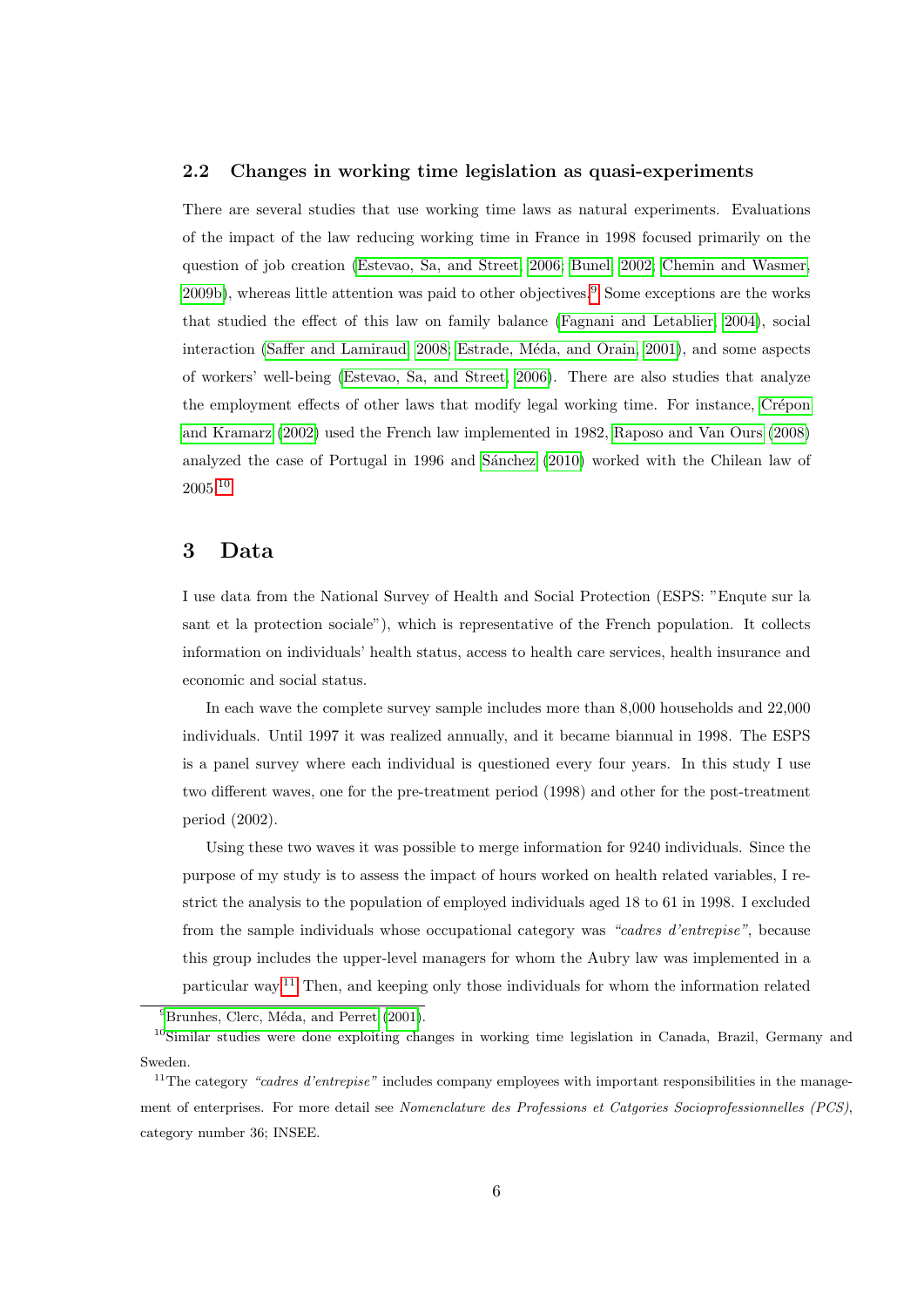to the implementation of the Aubry law in the firm where the individual work was correctly answered, I end up with a sample of 1887 individuals in each wave.

#### <span id="page-6-3"></span>3.1 Description of variables

I use three types of variables: (1) health related variables, (2) socio-economic and demographics variables, and (3) a variable related to the 35-workweek hours law. The health related variables are the outcome variables of my estimations. In this set I have information about self-assessed health status, vital risk, smoking, body mass index (BMI), physical exercise and alcohol consumption. The socio-economic and demographics variables include data on worker's skills, education, income, sex, age, region of residence, marital status, family size, health insurance and number of hours worked. Finally, I also use a question about the implementation of the 35-workweek hours law in the firm where the employee works. A detailed description of each variable is presented in Appendix, Section [7.1.](#page-23-1)

In Section [7.2](#page-26-0) of the Appendix, Tables [9](#page-26-1) and [10](#page-26-2) exhibit the summary statistics for sociodemographic variables and health-related variables respectively. Table [9](#page-26-1) shows that 43% of individuals in the sample used are women and around 80% are living in couple. In 1998 the average age was 38 and 27% of these workers were high skilled. This year the average working hours was 38.6, but because of the legal reduction of working time this mean was 36.4 hours in 2002. See Appendix Table [10](#page-26-2) for the statistics of health–related outcomes.

## <span id="page-6-2"></span>4 Empirical Strategy

#### 4.1 Institutional framework: The 35-workweek hours law

To estimate the effect of the number of hours worked on individuals' health, I will work with a quasi-experiment: the French workweek hours law enacted in June 1998. This law, known as the Aubry  $Law^{12}$  $Law^{12}$  $Law^{12}$ , required a reduction -from 39 to 35 hours- in the legal length of working hours for full time workers.

The objectives of the law. The main objective of the Aubry law was to improve the employment situation through work sharing. It was enacted at a time when unemployment rate in France was very high (close to 12%). The idea of improving social well-being through reducing working week was not a priority in this case. <sup>[13](#page-6-1)</sup> This means that in this study there

<span id="page-6-0"></span><sup>&</sup>lt;sup>12</sup>The reduction of the workweek was implemented through two laws: Aubry I and Aubry II. These laws were named Aubry laws because Martine Aubry was the Labor Minister at that time.

<span id="page-6-1"></span><sup>&</sup>lt;sup>13</sup>One of the arguments commonly used to justify reductions in working hours is that it may improve workers'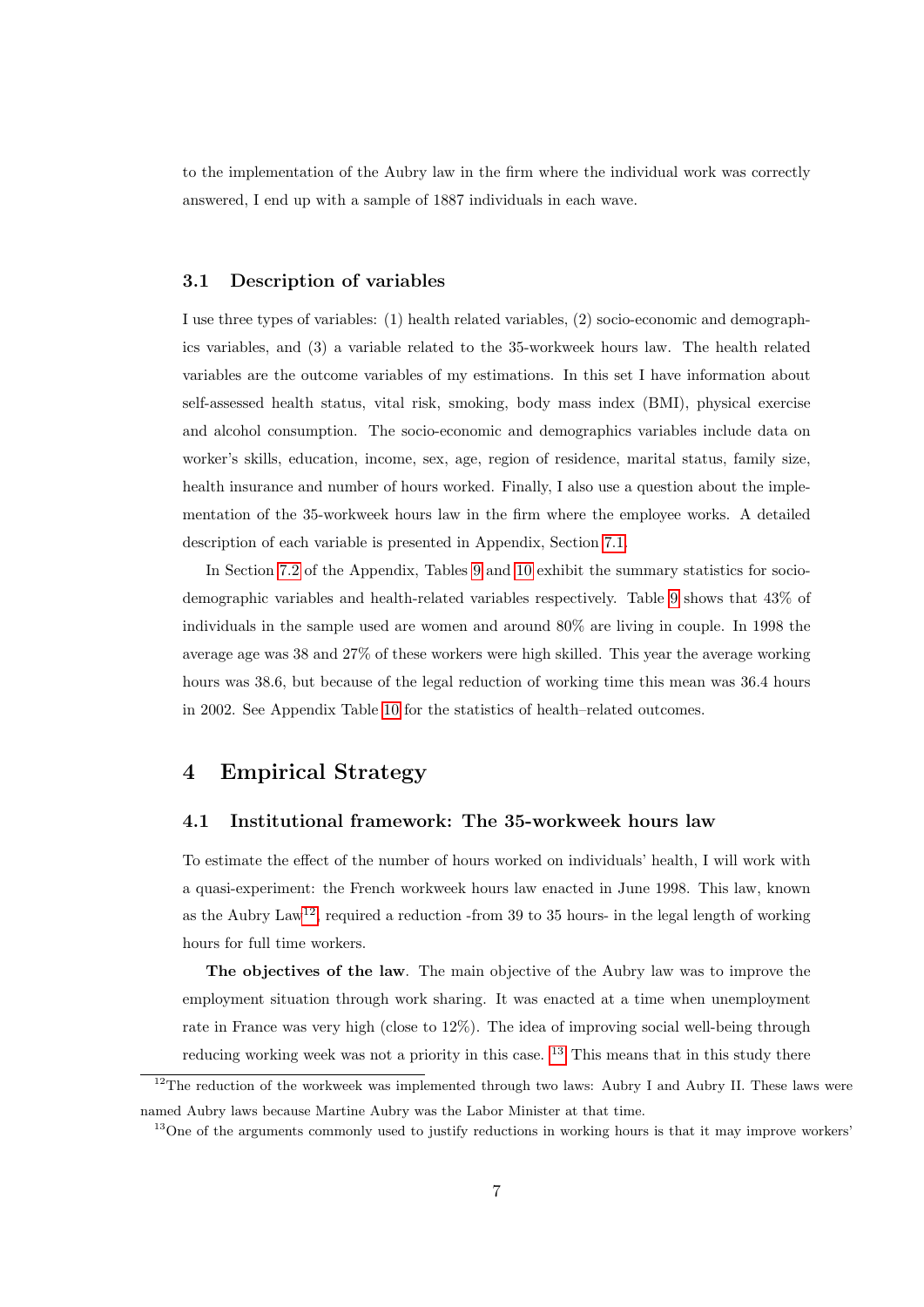is no possible endogeneity of the intervention policy.

Timing of implementation. The law was first announced in June 1998, and the timing of the implementation was different depending on the size of the firm. The first deadline for the implementation of the law was for large firms (companies with more than 20 employees), on February 2000. The law gave 2 more years (January 2002) to reduce the workweek in firms with 20 or less employees. It was also more flexible with small firms by reducing the overtime premium and increasing their annual limit on overtime work [\(Askenazy, 2008\)](#page-29-1).

Type of employment affected by the law. At the beginning the Aubry law only concerned private employers. However, it was finally partially implemented in the public sector. In fact, in most central administrations including ministries, the 35 hours were fully applied. An special treatment was given to managers, who had more flexibility in the negotiation of hours. In particular, directors were fully exempt from the 35-hour workweek.

Effects on salaries. Employees were expected to bear only a small part of the cost of the working-time reduction, continuing to earn roughly the same monthly income. However, explicit legislation keeping workers' monthly income unchanged was introduced only for individuals earning the hourly minimum wage (Estevão and Sá, 2008). Estimates of basic pay show that the monthly wage bill in companies applying the law grew by only one percentage point less than in similar companies (Passeron (2002) and [Askenazy](#page-29-1) [\(2008\)](#page-29-1)). In order to give incentives for the implementation of the law, the government provided subsidies to those enterprises who implemented the 35-workweek law by reducing social security contribution.<sup>[14](#page-7-0)</sup>

Actual implementation of the law. The parameters pushing the adoption of the Aubry's law weakened considerably since 2002, after the socialist government lost the general elections. So, because of the transition period for the small firms and because of at least one fourth of the public workforce (teachers, researchers etc.) have experienced no reduction in working time, the Aubry law was never fully applied in France [\(Askenazy, 2008\)](#page-29-1). Therefore, the implementation of the law has been essentially carried out by companies with more than 20 employees. By the end of June 2002, 46% of companies with more than 20 employees had applied the 35-hour week, compared to only 12.1% of companies with 20 employees or less. In

welfare by increasing non-work time. This was the main goal of previous working-time regulations implemented in France, but it was not in the Aubry's law.

<span id="page-7-0"></span><sup>14</sup>[Askenazy](#page-29-1) [\(2008\)](#page-29-1) considers that on average, the 35-hour week has been a financially-neutral proposition for most companies. However, he highlighted that it is more difficult to assess the net cost of the law for the public finances. The Ministries of Labor and Finance presented an estimation of the impact of the 35-hour week. For instance, it reported that in 2002 the net cost of the 35-hour week fall between 200 million and 1.5 billion euros, equivalent to a tiny 0.1% of GDP, which was shared out between central government and the social-security funds. However, [Askenazy](#page-29-1) [\(2008\)](#page-29-1) believes that this method underestimates the overall cost for the State.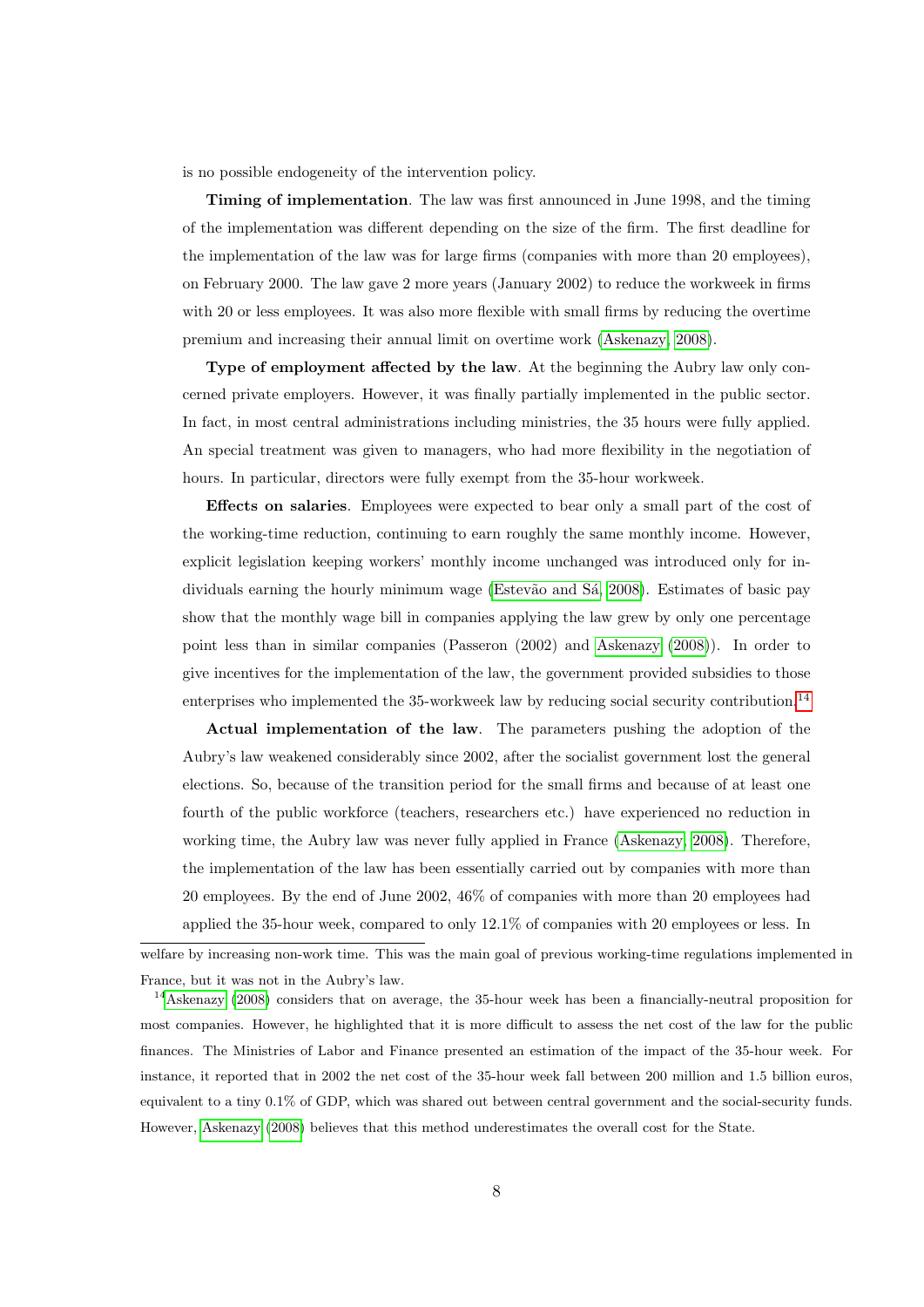total, 49% of employees benefit from a 35-hour working week, whereas only 14.5% of the total number of companies have actually implemented it (Srandon (2003) and [Boisard](#page-29-6) [\(2004\)](#page-29-6)).

# <span id="page-8-2"></span>4.2 Estimation Method: Differences-in-Differences and 2SLS Instrumental Variables

In the paper I use two different estimation methods, depending on the availability of the outcome variables I am interested in. When I observe the outcome variable for two periods (pre and post-treatment periods), I use a Differences-in-Differences estimation approach. All the variables of interest are observed in both periods, except the ones related to physical activity and alcohol consumption, that were collected only in the post-treatment period (2002). For these two variables, I use an instrumental variables strategy (more details in Subsection [4.2.4\)](#page-10-0).

#### 4.2.1 Definition of Pre and Post-treatment Periods

Because the law was first enacted in June 1998, this year is defined as the pre-treatment period. On the other hand January 2002 was the deadline for the implementation of the law for the last group of firms, the smaller ones. Therefore, in this analysis the year 2002 will be considered as the post-treatment period.

#### 4.2.2 Definition of Treatment and Control Groups

As it was explained before, the Aubry law was never fully applied and its implementation was essentially carried out by large firms.<sup>[15](#page-8-0)</sup> Therefore, depending on whether the individuals' firms adopted or not the law we can separate them into two groups: treatment and control. The treatment group includes individuals who were working more than 35 hours per week in 1998 and were working in institutions that implemented the 35-workweek law. On the other hand, those individuals already working 35 hours or less before the law, either in institutions that implemented the 35-workweek law or not, belong to the *control* group.<sup>[16](#page-8-1)</sup> In this group there are also individuals working in institutions that did not implemented the 35-workweek law (see Table [1\)](#page-9-0).

<span id="page-8-0"></span> $15$ Mainly because of: (i) the different timing in the implementation of the law depending on the size of the firm,

<span id="page-8-1"></span><sup>(</sup>ii) the weakness of the enforcements since 2002, and (iii) the fact that the law was more flexible with small firms.  $16$ It is worth noticing that in order to ensure more homogeneity between individuals I only use employees whose workweek length was between 30 and 48 hours in both years (48 hours is the legal limit of weekly overtime in France). By this way we also can be more confident that the behavior of the control group, after controlling for individuals observable characteristics, can be taken as the counterfactual for the behavior of the treated group in the absence of this exogenous reduction in the number of hours worked.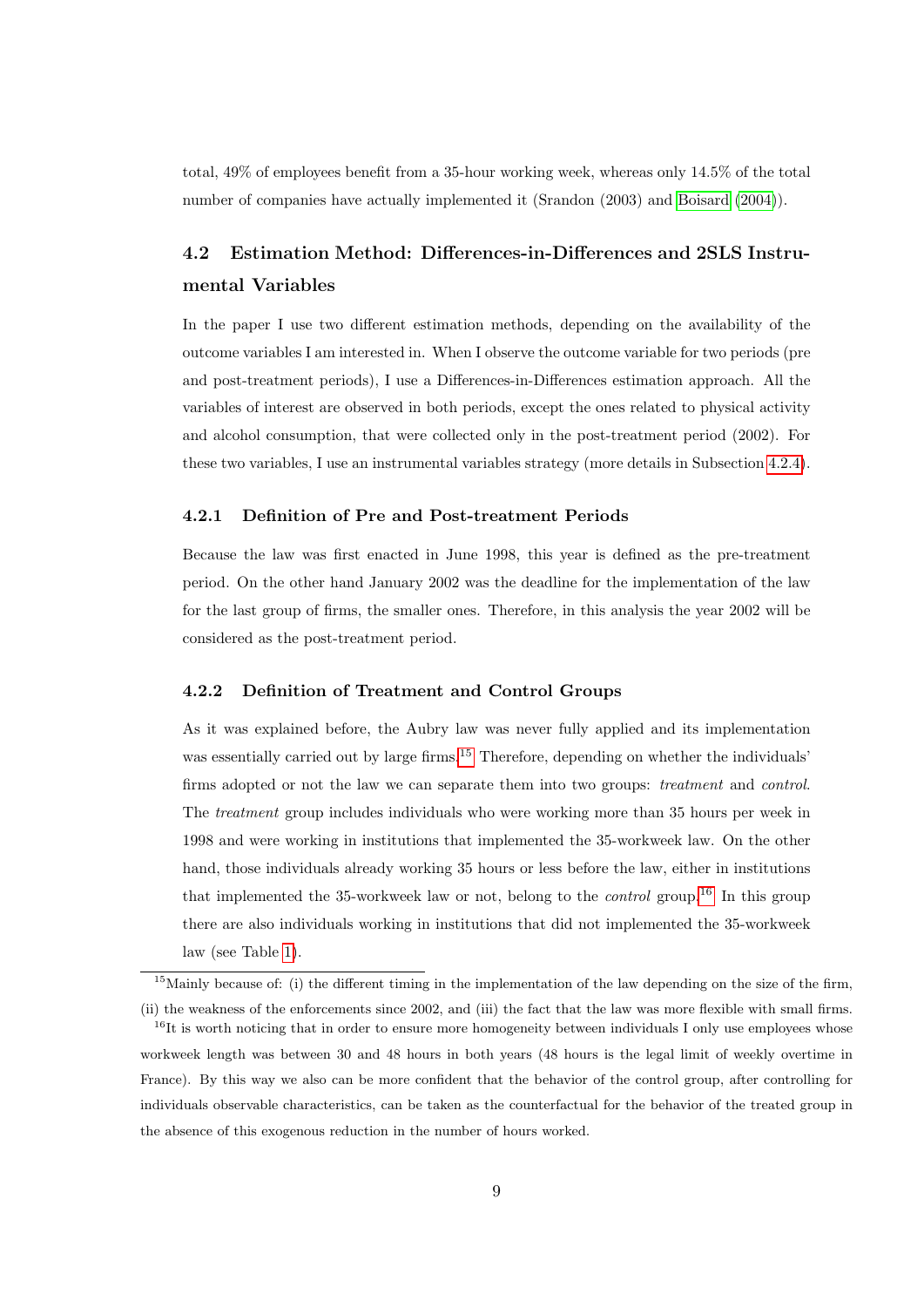In order to identify whether an individual is in the control or in the treated group I use two questions of the ESPS survey: one to identify if the individual works in an institution that applied the law and other related to the number of hours worked before the law. A convenient feature of the ESPS survey is that in 2002, and only for that year, it included a question related to the 35 hours law. More precisely, each worker answer whether or not the firm where she works implemented the 35-workweek hours law. [17](#page-9-1)

|                          |              | Workweek length in 1998 |                                       |  |
|--------------------------|--------------|-------------------------|---------------------------------------|--|
|                          |              |                         | 35 hours or less   More than 35 hours |  |
| Work in institution      | $_{\rm Yes}$ | Control                 | <b>Treatment</b>                      |  |
| that implemented the law | No           | Control                 |                                       |  |

<span id="page-9-0"></span>Table 1: Classification of Treatment and Control Groups

I use these two groups (control and treatment) in order to identify the effect of the change in working hours on individuals' health and health behaviors, by using a differences-in-differences approach.

#### 4.2.3 Differences-in-Differences Specification

The basic idea of the DID estimation is that the behavior of individuals in the control group gives information about how individuals in the treatment would have behaved if they had not been "treated" by the law. Thus, the effect of interest can be captured by the difference between the outcome of the treatment group after the law and before the law, and the corresponding difference for the control group. Because I am using a panel data, I can also control for individual fixed effects.

The regression specification is

$$
Y_{i,t} = \beta_0 + \beta_1 * \tau + \beta_2(treatment * \tau) + \beta_3 * X_{i,t} + \eta_i + \epsilon_{i,t}, \ t = 1998, \ 2002
$$

where:  $Y_{i,t}$  is the health outcome variable for individual i at time t (see Section [3](#page-5-3) for more detail); the variable *treatment* takes the value 1 if the individual is in the treatment group and 0 if it is in the control group; the variable  $\tau$  takes the value 0 if the year is 1998 and 1 if the year is 2002;  $X_{i,t}$  is a vector of control variables, and  $\eta_i$  denotes the individual fixed effects. The parameter of interest is  $\beta_2$ .

<span id="page-9-1"></span><sup>&</sup>lt;sup>17</sup>As far as I know, nobody has used this question of the ESPS survey to analyze impacts of the Aubry law.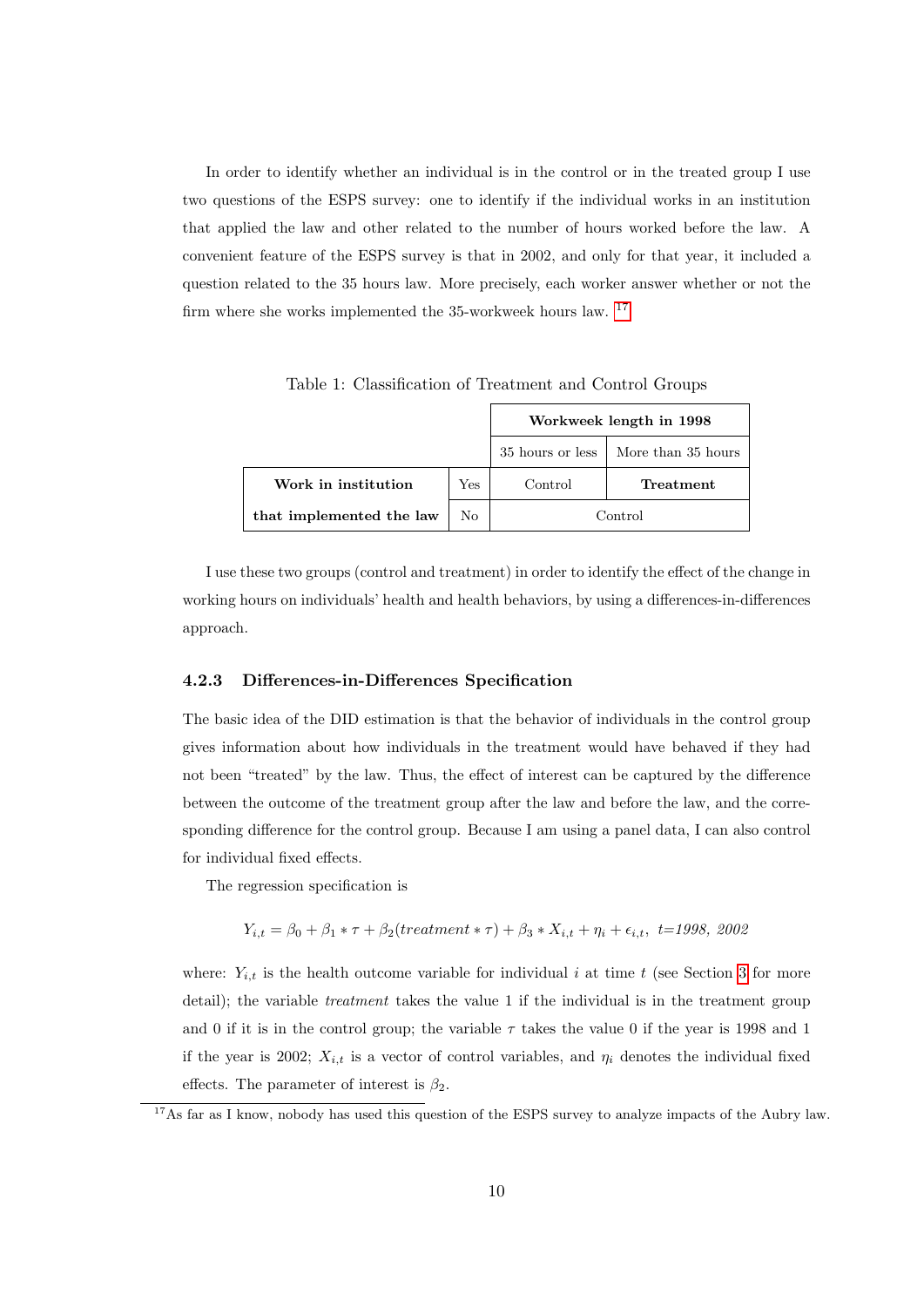#### <span id="page-10-0"></span>4.2.4 2SLS Instrumental Variables

As I explain in subsection [4.2,](#page-8-2) the ESPS survey did not record information about physical activity and alcohol consumption until 2002. Thus, for these health behaviors I only have data for the post-treatment period and I can not use the DID approach. In order to estimate the effect of working time on these two health behaviors I use a 2SLS instrumental variables approach.

In order to identify whether an individual is in the control or in the treated group I use two questions of the ESPS survey: one to identify if the individual works in an institution that applied the law and other related to the number of hours worked before the law. A convenient feature of the ESPS survey is that in 2002, and only for that year, it included a question related to the 35 hours law. More precisely, each worker answer whether or not the firm where she works implemented the 35-workweek hours law. [18](#page-10-1)

For each individual I instrument the number of hours worked using: (1) a dummy variable that is equal to 1 if the 35-workweek hours law was implemented in the firm where the individual works, and 0 otherwise; (2) the average number of hours worked in 2002 by individuals in her occupational category. Results for the first stage of the 2SLS estimation are shown in Appendix, Table [11.](#page-27-0) These results show that the instruments used are relevant in that they exhibit strong correlation with the instrumented variable.

## 5 Results

## 5.1 Validity of Control and Treatment Groups

Before I present the results of interest, I briefly describe the characteristics of treatment and control groups. In this section I show the outcomes of some checks I have done in order to insure the validity of both groups.

In the selected sample there are 535 individuals in the control group and 1,352 in the treatment group. Because each person is observed in both periods (pre and post-treatment years), in the whole sample there are 3,774 observations at the individual level.<sup>[19](#page-10-2)</sup>

To assess the existence of differences in observable characteristics among individuals in the

<span id="page-10-2"></span><span id="page-10-1"></span><sup>18</sup>As far as I know, nobody has used this question of the ESPS survey to analyze impacts of the Aubry law. <sup>19</sup>Because of the existence of some missing values in the variables used, the number of observations in the regressions results is smaller than 3,774. The variable with the greater number of missing values is the income variable. As a robustness check I have run regressions where imputed the missing values of the income variable by the amount observed for the same individual in the other wave, if any. The results remain robust to these checks.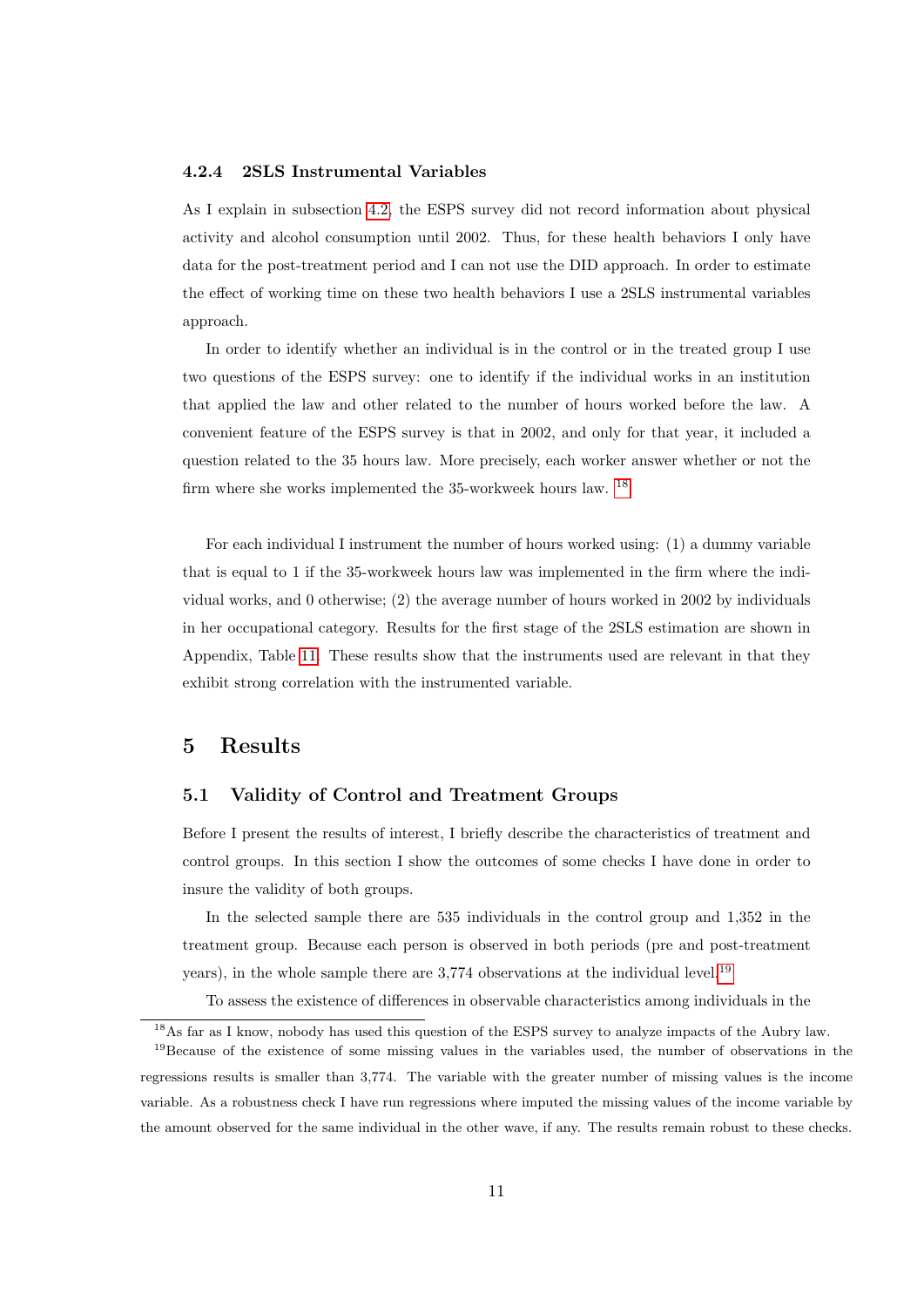treatment and those in the control group, I have done a test for mean differences between both groups. Table [2](#page-12-0) shows the sample means of the control and the treated group before the law was implemented. As we can see, before the law came into effect (1998) control and treatment groups had similar observed characteristics. This is a good signal for the validity of the assumption that in the absence of the law the temporal effect would be the same for both groups.

The last column of this table show the results of the test for mean differences between both groups. There are differences only on two variables, sex and number of hours worked. Both differences are explained for the same reason: in the treatment group we only have employees working more than 35 hours per week in 1998, but in the control group we also have those individuals working between 30 and 35 hours. Therefore, it is not surprisingly that the mean of the workweek length would be lower in the control group. And also, because on average women work less hours than men we also should expect a larger proportion of women in the control group. It is worthy to notice that these two differences are not a problem because my estimations control for sex differences. For the rest of the variables, the test of mean differences are not rejected, which means that before the law was implemented the differences between the observable characteristics of individuals in both groups were not significantly different from zero.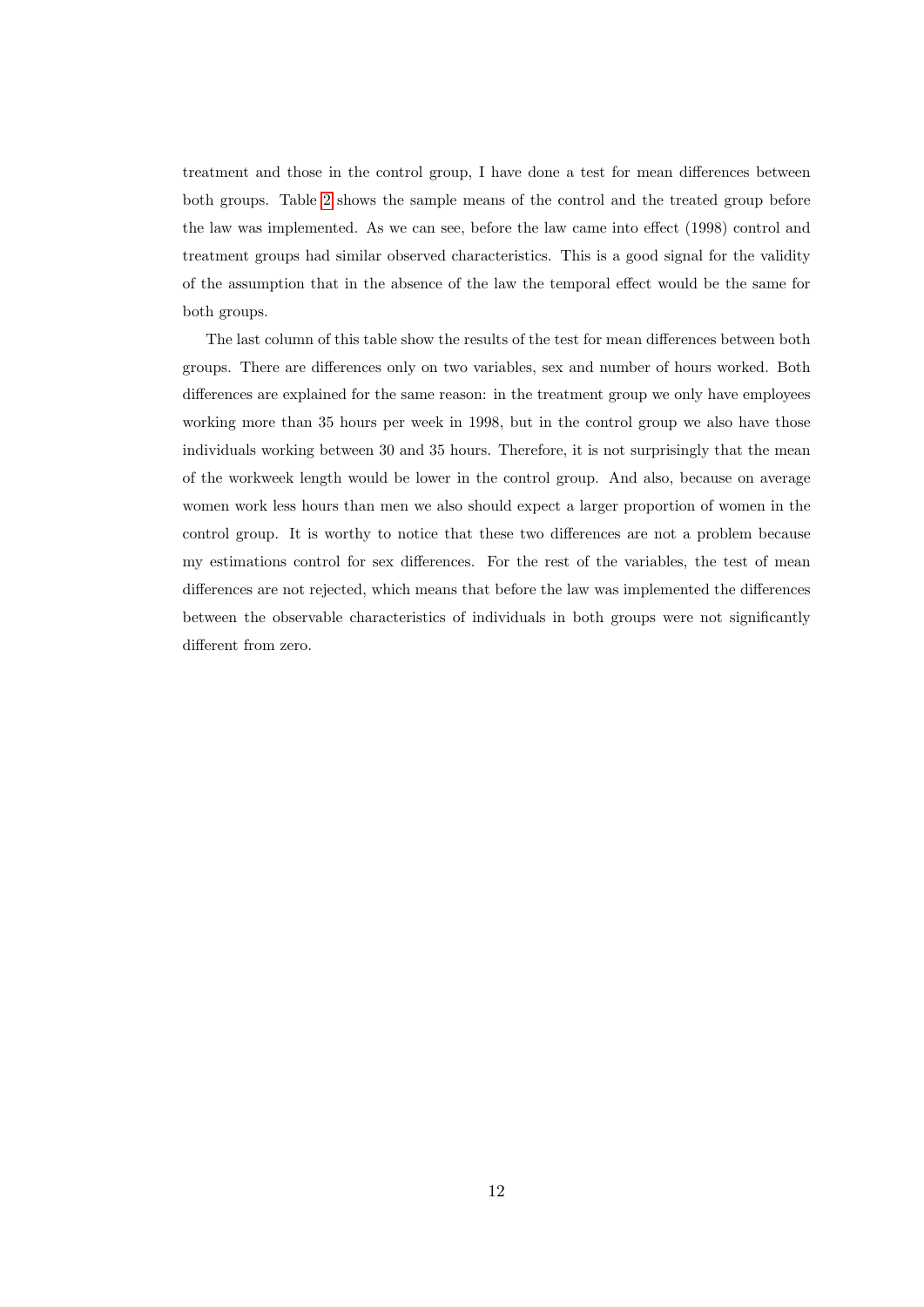<span id="page-12-0"></span>

|                              | Control | Treated | Mean Difference |
|------------------------------|---------|---------|-----------------|
|                              | (1)     | (2)     | (3)             |
| Female                       | 0.529   | 0.388   | $0.141398***$   |
|                              | (0.500) | (0.487) | (0.0250723)     |
| Age                          | 37.76   | 38.24   | $-0.4789374$    |
|                              | (8.983) | (8.715) | (0.4490627)     |
| Education                    | 2.471   | 2.509   | $-0.0374544$    |
|                              | (0.964) | (0.943) | (0.049065)      |
| In couple                    | 0.837   | 0.817   | 0.0200755       |
|                              | (0.369) | (0.387) | (0.0194992)     |
| <b>Family Size</b>           | 3.422   | 3.391   | 0.0318974       |
|                              | (1.256) | (1.238) | (0.0635089)     |
| Health status, self-reported | 8.486   | 8.485   | 0.0011409       |
|                              | (1.223) | (1.332) | (0.074408)      |
| Life Risk Index              | 1.509   | 1.451   | 0.0584088       |
|                              | (0.991) | (1.033) | (0.0575242)     |
| Smoking (yes-no)             | 0.327   | 0.315   | 0.0118651       |
|                              | (0.47)  | (0.465) | (0.0263067)     |
| <b>BMI</b>                   | 24.04   | 24.15   | $-0.110128$     |
|                              | (3.935) | (3.487) | (0.2054478)     |
| Hours worked                 | 36.85   | 39.35   | $-2.497905***$  |
|                              | (4.082) | (1.687) | (0.132811)      |

Table 2: Test for the difference between means: Treated and Control Comparison for 1998.

Stars show statistical significance of differences in proportion of the referred variable, between the control group and the treatment group. \* Significant at 10%; \*\*significant at 5%; \*\*\* significant at 1%.

Note: In columns 1 and 2 cells contain means and parentheses contain standard deviations. In column 3 cells contains mean difference between control and treatment groups, and parentheses contain standard errors.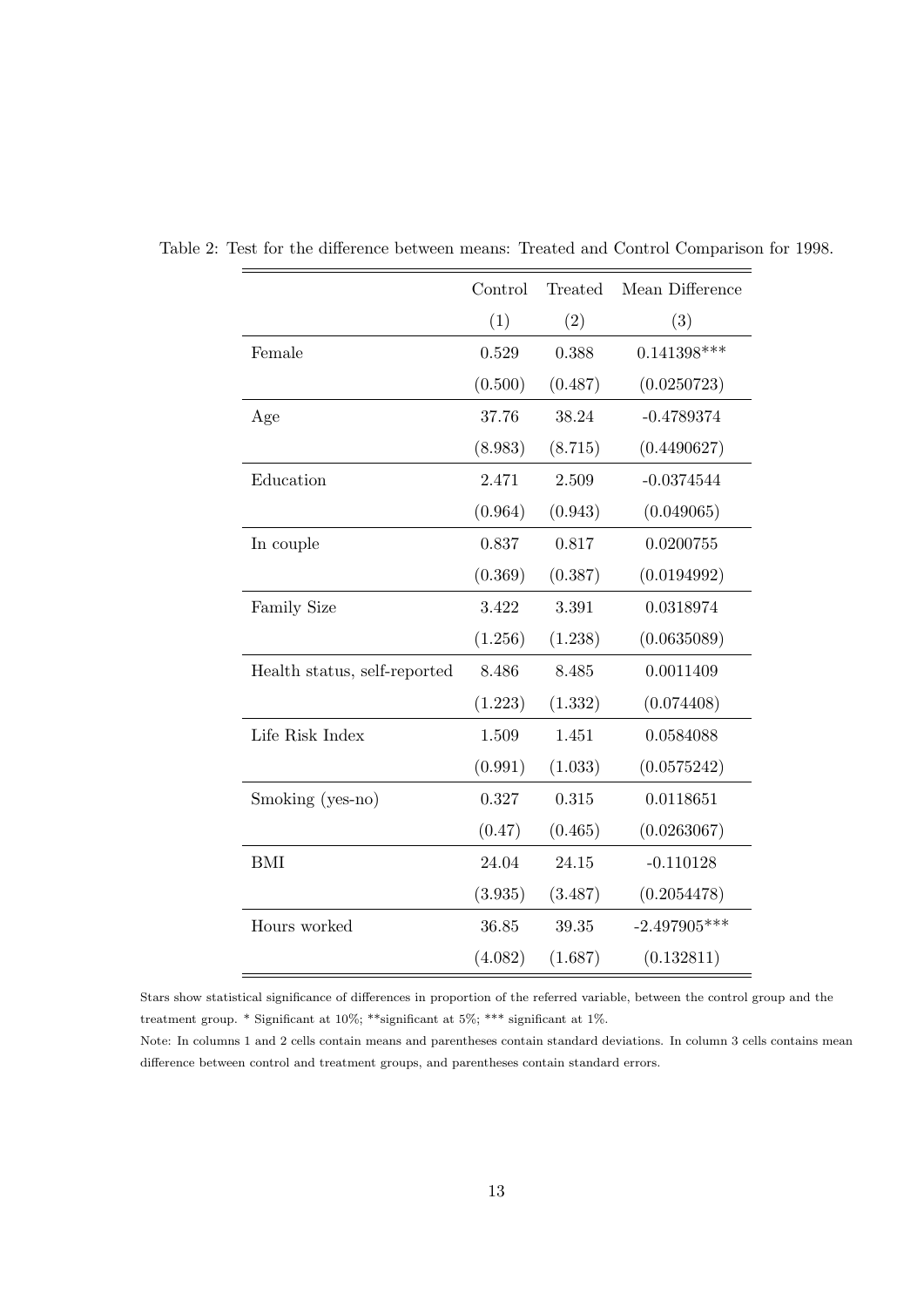I also check that the individuals in the treated group were effectively treated by the policy and that the law did not affect the number of hours worked by individuals in the control group.<sup>[20](#page-13-0)</sup> Figure [1](#page-13-1) shows the distribution of the workweek length in the pre-treatment year (1998) and in the post-treatment year (2002) for both groups (control and treatment). As we can see, for the control group the distribution of hours almost did not change between years, meanwhile in the treatment group the distribution of hours was clearly displaced to the left.

Figure 1: Distribution of number of hours worked, 1998 and 2002. (Whole sample)

<span id="page-13-1"></span>

The same effect is observed in the regression results shown in Table [3.](#page-14-0) In column 1 of this table the DID parameter (interaction between the time variable and the treatment variable) shows that on average individuals in the treatment group worked 3.5 hours less because of the law. The effect was greater for female, with a reduction of 3.8 hours (-3.1 for male), and for low skilled workers (-3.9 vs. -3.5 for high skilled).

<span id="page-13-0"></span><sup>&</sup>lt;sup>20</sup>In addition I checked that there was not effect of the law on worker's income. I check it by running a DID regression where the dependent variable is income. The DID parameter estimated shows that the effect of the workweek reduction on income is not statistically different from zero. For more detail see Appendix, Section [7.4.](#page-28-0)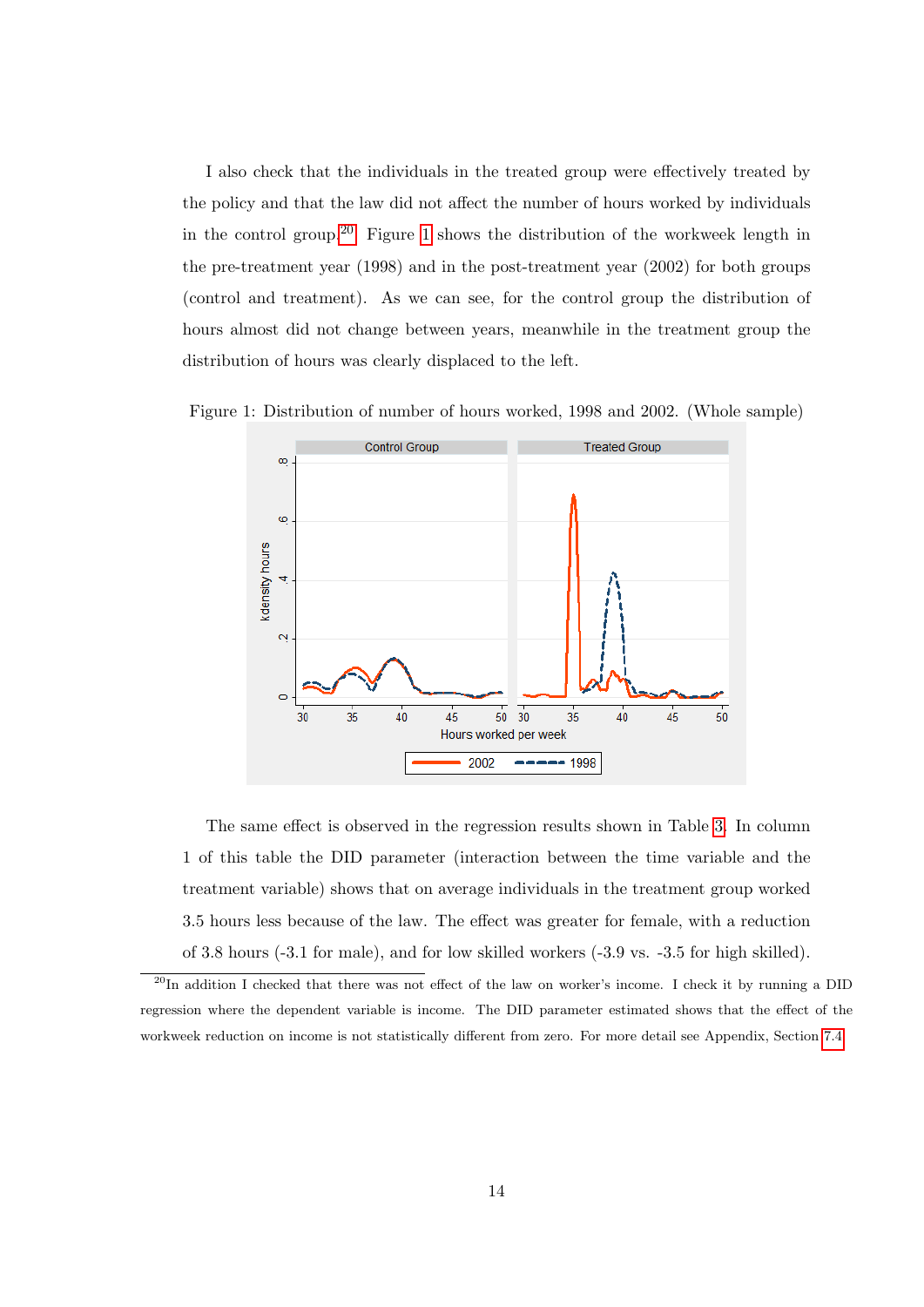<span id="page-14-0"></span>Table 3: Differences-in-Differences Regression Estimates. Outcome variable: Hours worked per week

|              | Hours, all        |                   |                   | Hours, women Hours, men Hours, low skill Hours, high skill |              |
|--------------|-------------------|-------------------|-------------------|------------------------------------------------------------|--------------|
|              | $\left( 1\right)$ | $\left( 2\right)$ | $\left( 3\right)$ | $\left(4\right)$                                           | (5)          |
| Treated*Time | $-3.479$          | $-3.810$          | $-3.062$          | $-3.869$                                                   | $-3.535$     |
|              | $(.198)$ ***      | $(.289)$ ***      | $(.259)$ ***      | $(.491)$ ***                                               | $(.230)$ *** |
| e(N)         | 2978              | 1302              | 1676              | 903                                                        | 2075         |

 $\overline{\text{``Significant at the 10\%}}$ ; \*\*significant at the 5%; \*\*\* significant at 1%.

Regression includes as control variables: age, age squared, dummy for gender, level of education, income, dummy for skills, marital status, family size, region dichotomous variables, and a dummy variable for extra-health insurance. Parentheses show the standard errors clustered at individual level.

#### 5.2 Effect of working hours on health

As I explain in Section [4,](#page-6-2) in order to analyze the effect of working hours on health status and health behaviors I use two methodological approaches. For those variables I have information in both waves (pre and post-treatment periods) I use differences-indifferences (DID). For those variables I only have information in the post-treatment period (sport and alcohol consumption), I use an instrumental variables approach (2SLS). When DID estimation is used, the parameter of interest is the corresponding to the "interaction between the treatment variable and the time variable". In the case of IV estimations we are interested on the parameter of the instrumented variable "hours".

I also show the results of a simple OLS regression that uses working hours as control variable, with the intention of showing the bias of the estimated effect of working time on health related variables when we directly include the number of hours worked as regressor. To see the magnitude and the sign of this bias, I compare the simple OLS estimation results with those estimated by DID and 2SLS. Thus, in each one of the following tables two regressions for the same dependent variable are shown. The first column shows the results of the OLS regression that includes hours worked as regressor, and the second one presents the estimation of the DID specification or the IV strategy, depending on the case. $^{21}$  $^{21}$  $^{21}$ 

<span id="page-14-1"></span> $21$ In this section I only present the difference-in-difference results using OLS estimations. However I have also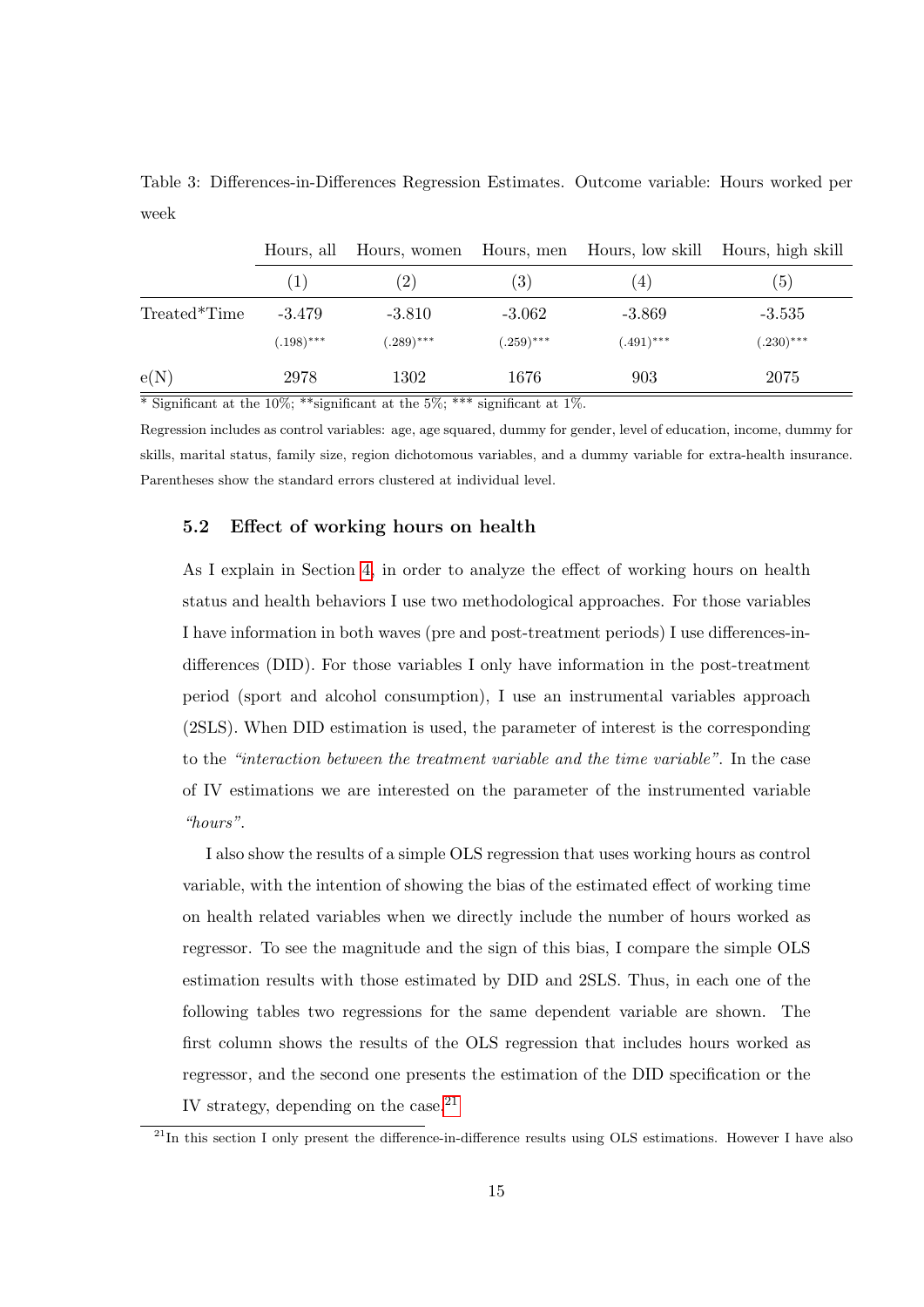The tables I present in this Section only show the parameters of interest.

#### 5.2.1 Effect on Health Behaviors

#### Smoking consumption

Smoking is highly correlated to individual's health. In fact, it is responsible for high rates of disease and death. It is a risk factor for lung cancer, head, neck and throat cancers, heart disease, stroke, chronic respiratory disease and other conditions. Therefore, it is of relevance to estimate the impact that the number of hours worked could have on this unhealthy behavior.

<span id="page-15-0"></span>Table 4: OLS and DID Regression Estimates. Outcome variable: Smoking status

|             | <b>OLS</b> | DID        |
|-------------|------------|------------|
|             | (1)        | (2)        |
| Hours       | $.004\,$   |            |
|             | (.003)     |            |
| Trated*Time |            | $-.043$    |
|             |            | $(.023)^*$ |
| e(N)        | 2615       | 2615       |

 $*$  Significant at the 10%; \*\* significant at the 5%; \*\*\* significant at 1%.

Regression includes as control variables: age, age squared, dummy for gender, level of education, income, dummy for skills, marital status, family size, region dichotomous variables, and a dummy variable for extra-health insurance. Parentheses show the standard errors clustered at individual level.

Table [4](#page-15-0) reports the results of the estimated effect of working hours on smoking probability. In the regressions the RHS variable is a dummy variable that takes value one if the individual reported that she smokes and it takes value zero if she does not.

By only observing the results of a simple OLS estimation that includes working hours as regressor we would conclude that working time does not affect the probability of smoking. However, the DID estimation shows that actually the number of hours worked has a positive impact on the smoking probability. As we can see in the second column of Table [4,](#page-15-0) the estimated value of the DID parameter is negative

run probit regressions for smoking probability, and ordinal probit regressions for categorical variables (self-assessed health status and index of vital risk). Despite degrees of significance are lost in some cases, in general the results are robust to these changes and none variation in the sign of the estimated effect is observed.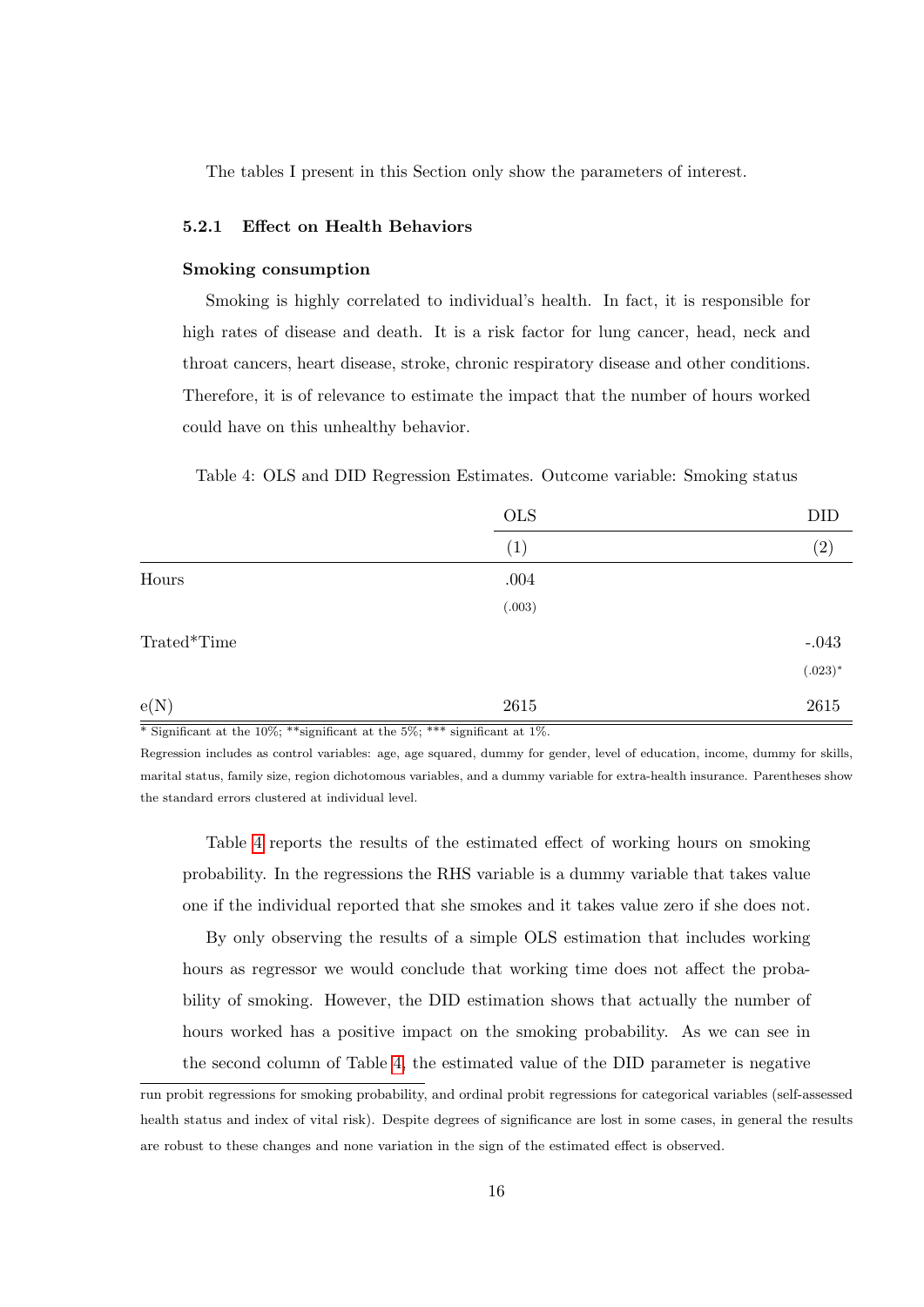and significantly different from zero. Remember that the law reduced the number of hours worked, therefore a negative parameter in the DID specification means a positive correlation between the outcome variable and the number of hours worked. The point estimate in the DID regression is -0.043, which means that after the workweek reduction (3.5 hours on average) the probability of smoking decreases by 4,3%.

#### Body Mass Index (BMI)

For adults, obesity is a risk factor for many chronic diseases including hypertension, Type 2 diabetes, gallbladder disease, coronary artery disease, osteoarthritis, and certain types of cancer.

|             |                   |                   | OLS, whole sample DID, whole sample OLS, restricted sample DID, restricted |                  |
|-------------|-------------------|-------------------|----------------------------------------------------------------------------|------------------|
|             | $\left( 1\right)$ | $\left( 2\right)$ | $\left( 3\right)$                                                          | $\left(4\right)$ |
| Hours       | .014              |                   | .015                                                                       |                  |
|             | (.016)            |                   | (.017)                                                                     |                  |
| Trated*Time |                   | $-.081$           |                                                                            | $-.233$          |
|             |                   | (.116)            |                                                                            | $(.131)^*$       |
| e(N)        | 2592              | 2592              | 1304                                                                       | 1304             |

<span id="page-16-0"></span>Table 5: OLS and DID Regression Estimates. Outcome variable: BMI

 $*$  Significant at the 10%; \*\*significant at the 5%; \*\*\* significant at 1%.

Regression includes as control variables: age, age squared, dummy for gender, level of education, income, dummy for skills, marital status, family size, region dichotomous variables, and a dummy variable for extra-health insurance. Parentheses show the standard errors clustered at individual level.

Columns 2 and 4 of Table [5](#page-16-0) shows the results of the DID estimation when the outcome variable is  $BMI<sup>22</sup>$  $BMI<sup>22</sup>$  $BMI<sup>22</sup>$  As in the case of smoking probability, the OLS estimation is again biased towards zero. The estimated effect of the reduction of working time on BMI is negative, but it is only significantly different from zero for the group of individuals with a BMI under the median value, which is 24 (this is the "restricted sample" on columns 3 and 4 of Table [5\)](#page-16-0). For this particular group, and for treated individuals, this exogenous reduction in the number of hours worked leads to an average

<span id="page-16-1"></span> $^{22}$ The average BMI of the treated individuals in the sample is 24.3 and the median is 24. An individual is overweight if he has a BMI greater than 25.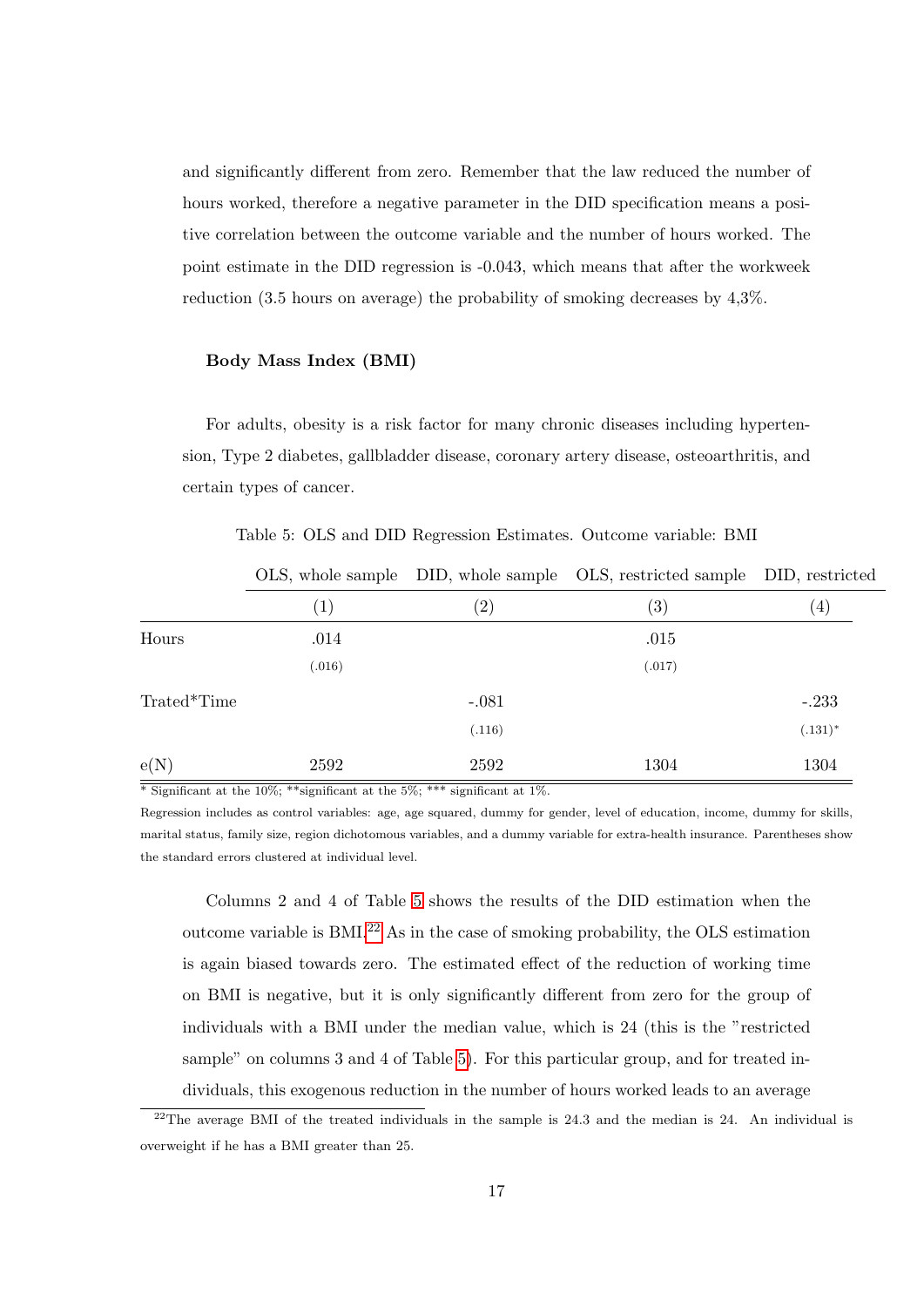reduction on BMI of almost 0.23  $kg/m^2$ . This value means, for instance, a reduction of 3/4 kg. for an individual of height 1.7 meters.

#### Alcohol consumption

Excess alcohol consumption over both the short and long term can negatively influence health. Table [6](#page-17-0) shows the estimation results of the effect of working hours on alcohol consumption. Because in the ESPS survey this information is recorded only since 2002, I can not use DID in order to deal with the endogeneity of the number of hours worked. Therefore, for year 2002 I instrument the working hours variable, as it is explained in Section [4.2.4.](#page-10-0)

<span id="page-17-0"></span>Table 6: OLS and IV Regression Estimates. Outcome variable: Alcohol consumption

|            | Times per period; $(1-6)$ |                   | More than 6 galsses; $(1-4)$ |                   |  |
|------------|---------------------------|-------------------|------------------------------|-------------------|--|
|            | <b>OLS</b>                | ΙV                | <b>OLS</b>                   | IV                |  |
|            | (1)                       | $\left( 2\right)$ | (3)                          | $\left( 4\right)$ |  |
| Hours      | .012                      | .076              | .013                         | .080              |  |
|            | (.015)                    | $(.041)^*$        | (.009)                       | $(.026)$ ***      |  |
| $\rm e(N)$ | 1203                      | 1203              | 1021                         | 1021              |  |

 $\overline{\text{``Significant at the 10\%}}$ ; \*\*significant at the 5%; \*\*\* significant at 1%.

Regression includes as control variables: age, age squared, dummy for gender, level of education, income, dummy for skills, marital status, family size, region dichotomous variables, and a dummy variable for extra-health insurance. Parentheses show the standard errors clustered at individual level.

In the first two columns of Table [6](#page-17-0) I present the results of the OLS and IV regressions, when the dependent variable is the number of times an individual consumes alcohol per period of time. This variable is ranged between 1 and 6 (1 if never; 2 if once a month or less; 3 if 2-4 times per month; 4 if 2-3 times a week; 5 if 4-6 times a week and 6 if she consumes alcohol every day). In the regressions results showed in the last two columns of this table the dependent variable reports how often the individual drinks six glasses or more during a single occasion. This variable is ranged between 0 and 4 (1 if never; 2 if less than once per month; 3 if monthly; 4 if once a week; 5 every day or almost).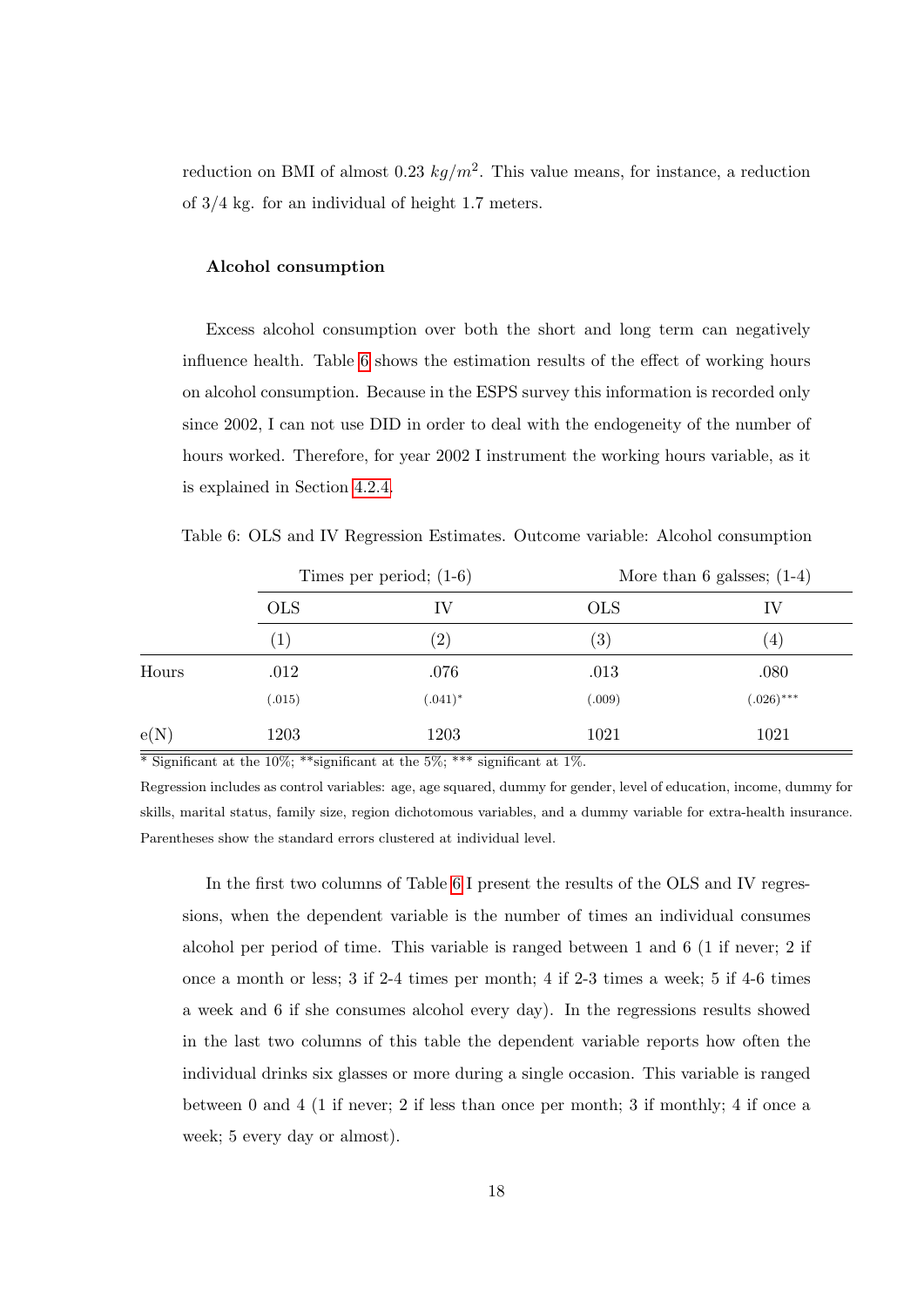As we can see in Table [6,](#page-17-0) the DID estimates of the effect of working hours on alcohol consumption is positive and significantly different from zero. This is true for the number of times the individual consumes alcohol as well as for how often the worker consumes six or more glasses during a single occasion.

If we compare the OLS results and the IV estimation, we can observe that the OLS estimator is biased towards zero. For instance, the OLS estimation presented in column 3 is 0.013 and the IV estimation of the effect of working hours on the same dependent variable is almost 6 times greater (0.08, column 4).

#### Physical activity

Research studies report a positive relationship between physical activity and health such that the most physically active are at the lowest risk of poor health. Physical inactivity is a modifiable risk factor for a wide range of chronic diseases including cardiovascular disease, diabetes mellitus, cancer and depression. The research about this issue shows that compared to people who are physically active, those who report being physically inactive are also more likely to report their mental health as fair or poor. Therefore, any impact of working time on the probability of doing sports will have a direct effect on individuals' health.

<span id="page-18-0"></span>

| Table 7: OLS and IV Regression Estimates. Outcome variable: Physical activity (sports) |  |  |  |  |
|----------------------------------------------------------------------------------------|--|--|--|--|
|----------------------------------------------------------------------------------------|--|--|--|--|

|       | <b>OLS</b>       | IV                |
|-------|------------------|-------------------|
|       | $\left(1\right)$ | $\left( 2\right)$ |
| Hours | $-.008$          | $-.022$           |
|       | $(.005)*$        | $(.013)*$         |
| e(N)  | 1209             | 1209              |

 $*$  Significant at the 10%; \*\*\* significant at the 5%; \*\*\* significant at 1%.

Regression includes as control variables: age, age squared, dummy for gender, level of education, income, dummy for skills, marital status, family size, region dichotomous variables, and a dummy variable for extra-health insurance. Parentheses show the standard errors clustered at individual level.

Information related to physical activity is also recorded since 2002, then the effect of working time on the probability of doing sports is estimated using IV. The dependent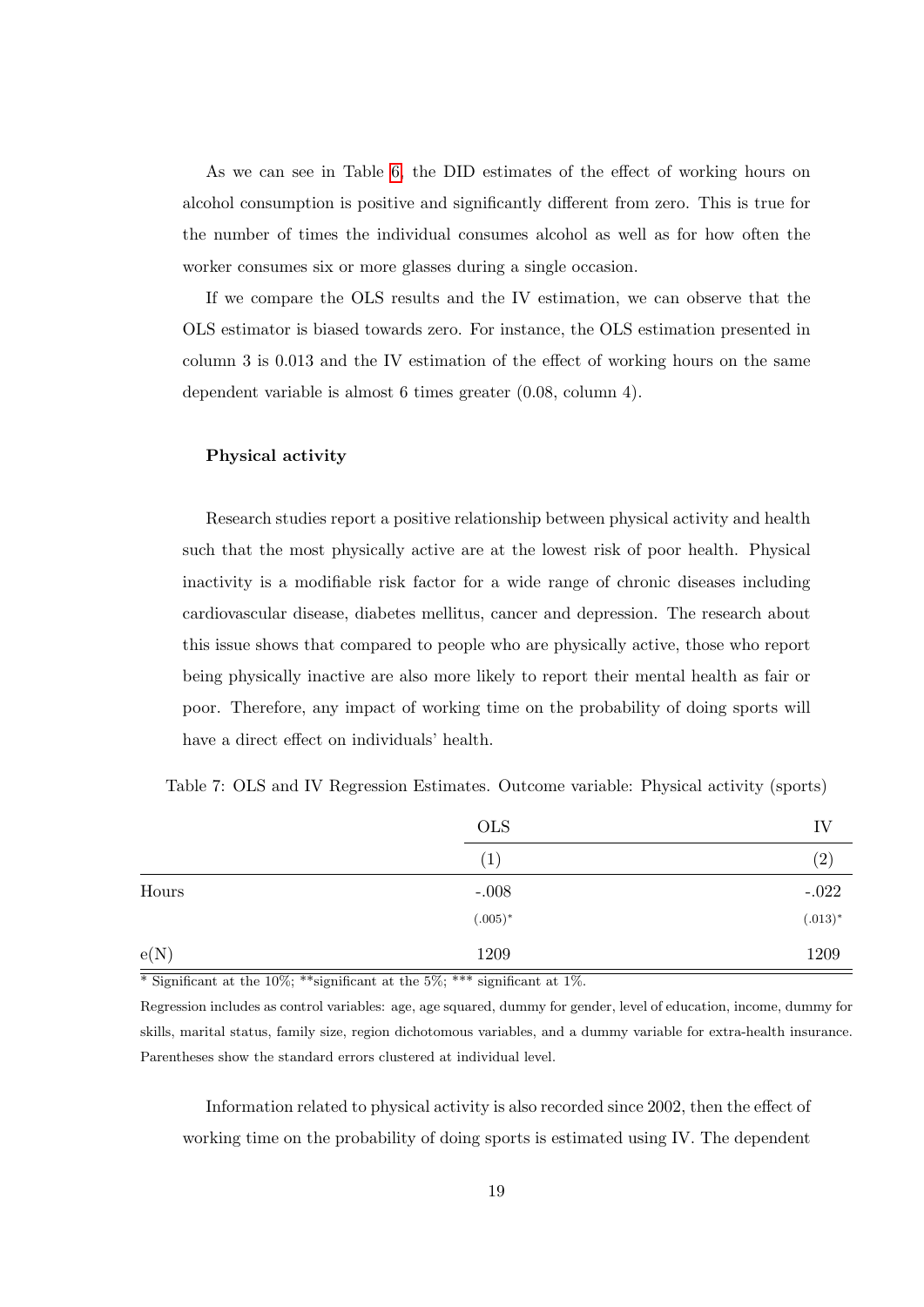variable of the regressions results showed in Table [7](#page-18-0) is a dummy variable that takes value one if the individual reports that she regularly does sports at least once a week. The first column presents the results of the OLS estimation and the second one the IV estimation.

The 2SLS estimation results show that on average each hour worked reduces the probability of doing sports by 2.2%. As in the case of alcohol consumption, for the IV estimation the effect is bigger (in absolute value) than the one estimated by the simple OLS regression, which means that there is a positive bias in the OLS estimation that reduce the estimated effect of working hours on the probability of doing sports.

#### 5.2.2 Health Status and Index of Vital Risk

I analyse the effect of working hours on health by using two different measures of health status, a subjective measure and an objective measure. The first one is the self– assessed health status variable and the other is the index of vital risk (see Appendix, Section [3.1](#page-6-3) for more detail).

As shown in Table [8,](#page-20-0) neither when the dependent variable is self-assessed health status nor when it is the index of vital risk, the estimated DID parameter is significantly different from zero. Therefore, it seems to be that in the short run there was not effect of the reduction of working time on individuals' health status. It should not be considered as a contradiction with what we have observed previously for behavioral factors. Remember that I am analyzing a short run effect, because individuals were treated for less than 4 years. Therefore, it is more likely to observe changes in behaviors than changes in health status. However, because it is expected that behaviors analyzed here have a direct impact on future health outcomes, in the long run we should also observe positive changes on health status after modifications in working time.

The are several potential mechanisms or explanations for the findings on the effect of working time on health behaviors. For instance, lack of free time is an understandable cause for reduced physical activities, and plausibly for unhealthy food habits as well. Stress and fatigue associated to a large amount of hours worked can be one of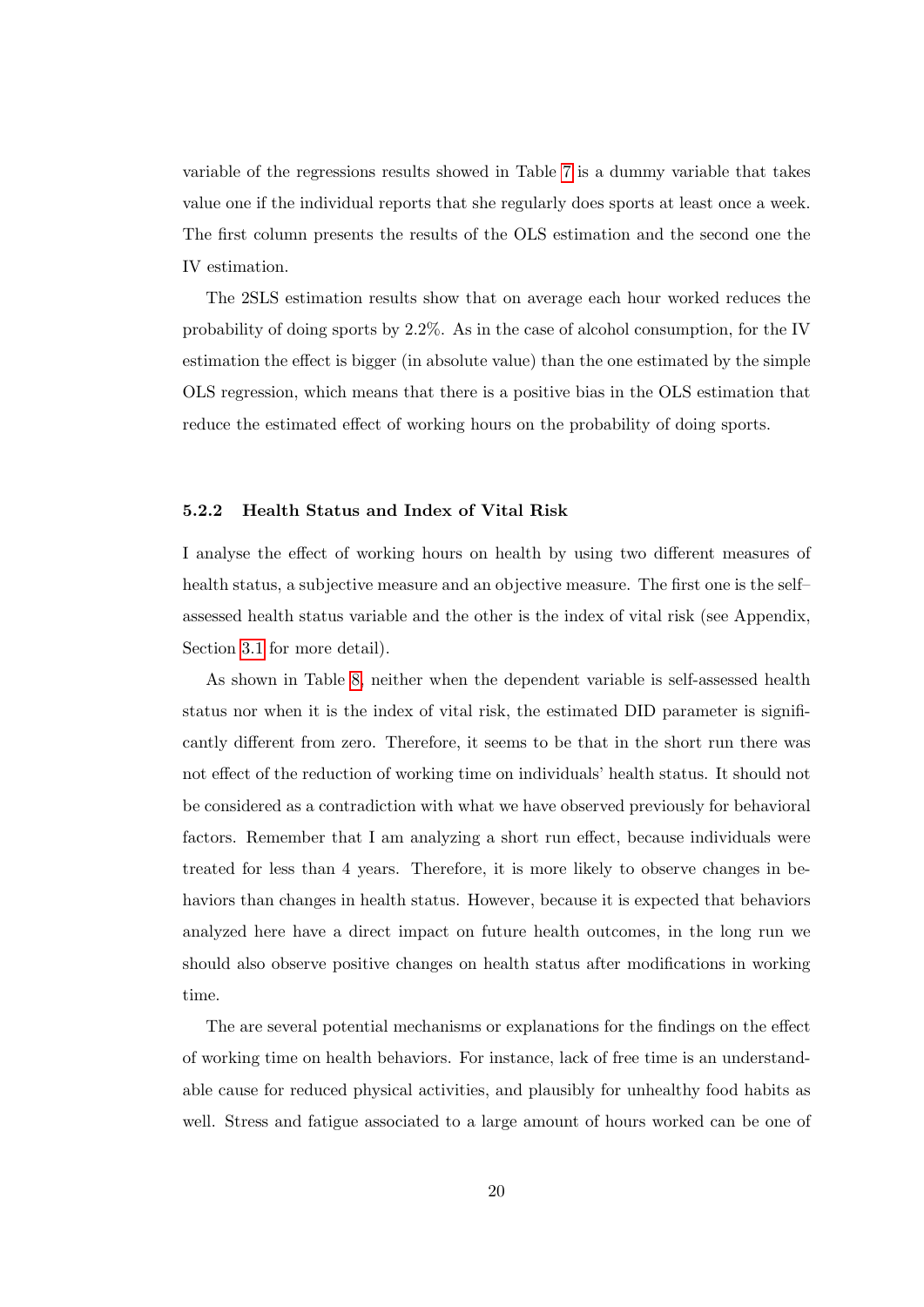<span id="page-20-0"></span>Table 8: OLS and DID Regression Estimates. Outcome variable: self-assessed health status and index of vital risk

|              | Self-assessed Health Status |         | Index of Vital Risk |         |
|--------------|-----------------------------|---------|---------------------|---------|
|              | (OLS)                       | (DID)   | (OLD)               | (DID)   |
| Hours        | .010                        |         | $-.012$             |         |
|              | (.011)                      |         | (.009)              |         |
| Treated*Time |                             | $-.015$ |                     | $-.039$ |
|              |                             | (.084)  |                     | (.064)  |
| e(N)         | 2539                        | 2539    | 2620                | 2620    |

 $\overline{\text{``Significant at the 10\%}}$ ; \*\*significant at the 5%; \*\*\* significant at 1%.

Regression includes as control variables: age, age squared, dummy for gender, level of education, income, dummy for skills, marital status, family size, region dichotomous variables, and a dummy variable for extra-health insurance. Parentheses show the standard errors clustered at individual level.

the explanations linking working time and smoking or alcohol consumption.

## 6 Conclusions

In this study I measure the causal effect of working hours on health status and health lifestyle behaviors. In order to do it, I use a quasi-experiment in order to deal with endogeneity of the number of hours worked, generated by the presence of omitted variables and reverse causality between the working hours and health related variables. The quasi-experiment I use consists in a reduction of the legal maximum workweek hours in France. This approach have not been used before in studies about the impact of work on health.

This study is different from others in several issues. For instance, in my analysis I only use individuals who were employed in both waves, therefore I only study the intensive margin effect of working time on health. In various previous studies the effect of work along the intensive margin (work more hours) have not been disentangled from the effect of work along the extensive margin (participation into the labor force), and this fact was also responsible of part of the ambiguity in previous estimations of the effect of work on health. I am also able to isolate the effect of working less hours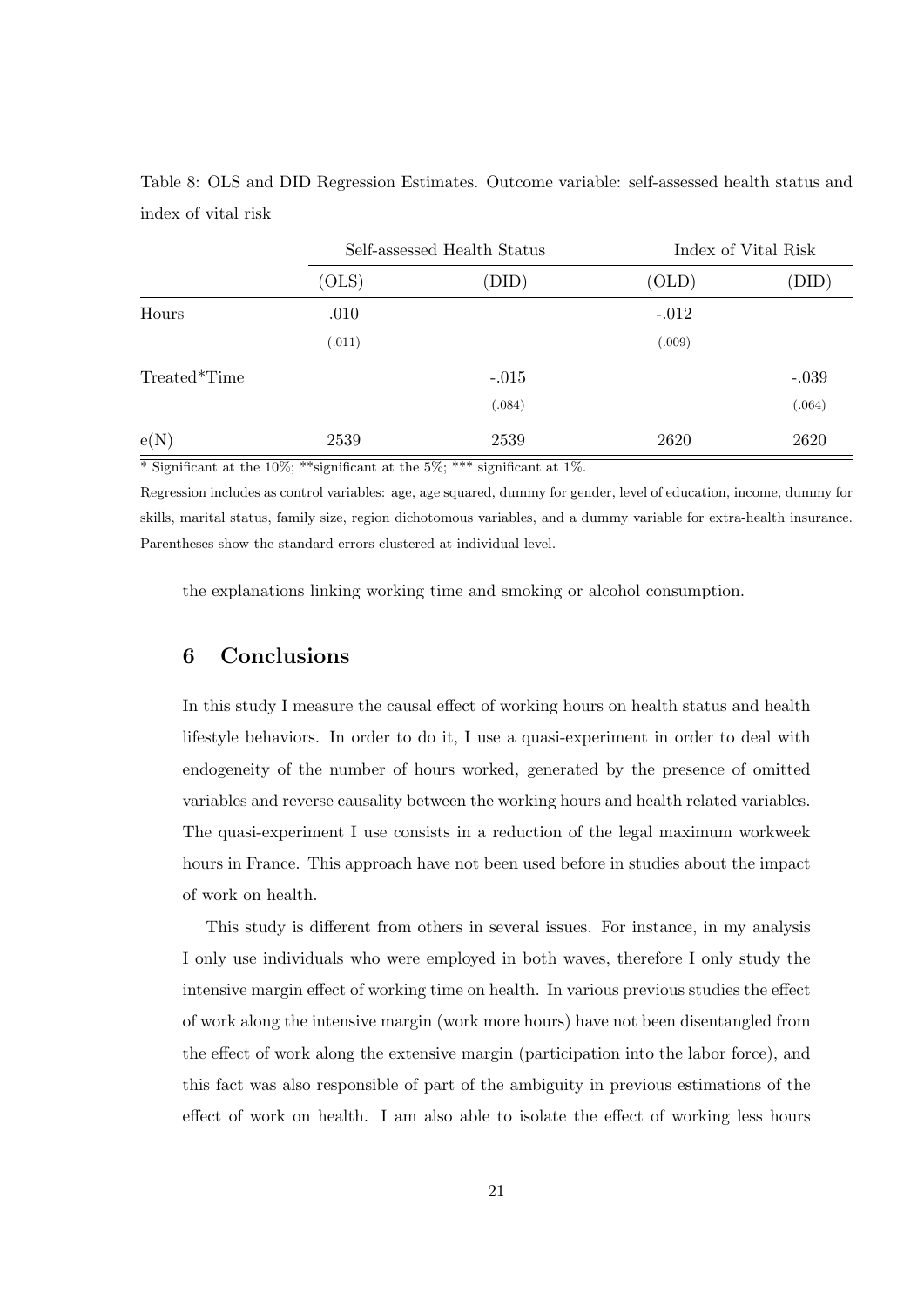from the effect of income reductions on health, because a nice feature of the law I use is that it was implemented with almost no changes in employees' wages. Finally, this study is different from others because in general previous research have focused on the health effects of more extreme work hours, such as working over 50 hours a week, whereas here I analyse the effects on health of what is considered as an *standard* number of working hours.

Results show that working time reduction positively affects individuals' health behaviors. For instance, the exercise I do shows that for an average reduction of 3.5 hours in working time the probability of smoking decreases by 4.3%. In addition, alcohol consumption decreases when working time diminishes, and for each reduction of one hour of work the probability of doing sports increases by 2.2%. I do not find a direct effect of working time on health status, however it is well known that health behaviors directly affect health outcomes. For instance, exercising sensibly lower the risk of conditions like heart disease and diabetes, and unhealthy behaviors such as smoking and excessive drinking raise the risk of conditions like lung cancer and liver disease. Therefore, even if we did not find a short run effect of working time on health outcomes, we should expect a long run effect of the number of hours worked on individual's health, through changes on health behaviors.

Because in the short run it is not easy to change health behaviors, the estimated effects found in this work are not huge. However, the crucial point is that all estimation results support the same idea that less working hours improves health behaviors, even when individuals were working less than 48 hours per week.

This study attempts to contribute to the understanding of the actual opportunity cost of working more hours, in particular the cost related to individual's health. I also think that it may help in the debate about policies promoting healthy lifestyles behaviors outside and inside workplaces. The evidence showed here is of relevant use, because it established that working time does affect behavioral risk factors. Therefore it is possible to achieve some health benefits by modifying working time or at least by being aware of the effects of it on health behaviors and try to implement policies with the purpose of attenuate the negative effects of working time on individuals' health. For instance, promoting normal working hours may help prevent unhealthy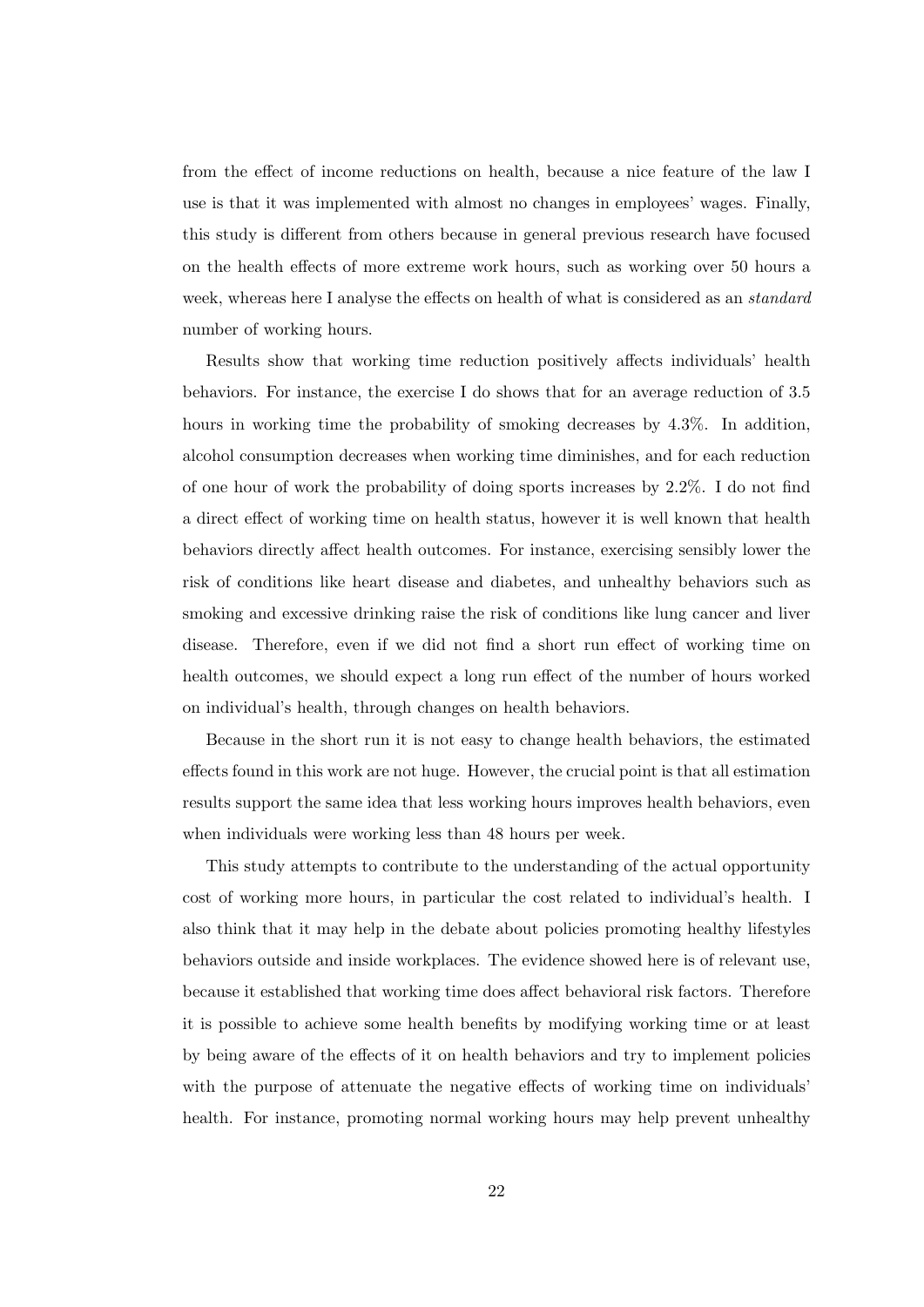weight gain and thereby obesity, could increase physical activity, cut down alcohol consumption and reduce the probability of smoking. But also promoting sporting at workplaces or made available to employees a healthy diet could be useful as well. It is also useful to know that working time could be an important barrier to change health behaviors, then every policy promoting healthy lifestyles should take it into account. In addition, this study also contributes to a more complete evaluation of the effects of the Aubry Law on workers' well-being. There are some studies analyzing the impact of this policy on other aspects of individuals' welfare, but no one includes the effect of this law on workers' health. Finally, it could be the key point to start a research about the relationship between differences in working time across countries and differences of health outcomes across them. There is a huge difference in working time across countries, e.g. Americans work 400 hours more per year than Europeans. Therefore, if workweek's length affects health, differences on working time across countries would contribute to explain part of the variation on health status and health behaviors across them.

Further research should be done in order to explain the mechanism that lead to the results found in this study. Also some international comparison could be useful, because the effects of working time on individuals' health and health behaviors can be different across countries and/or can differ depending on the average number of hours worked. Therefore, it would be nice to do the same analysis for other countries. For instance, this exercise can be done for a developing country in order to compare the results with those I find in this study for a developed country. For this purpose it can be use the case of Chile or Brazil.[23](#page-22-0) On the other hand, Canada can be used to compare the results found in two developed countries with different legal maximum number of hours worked.[24](#page-22-1)

<span id="page-22-0"></span><sup>&</sup>lt;sup>23</sup>The Chilenian law reduced in 2006 the number of hours worked, and in Brasil the reduction of working time was in 1988.

<span id="page-22-1"></span><sup>&</sup>lt;sup>24</sup>Meanwhile the French law reduced the workweek from 39 hours to 35 hours, in 1997 Canada reduced it from 44 to 40 hours per week.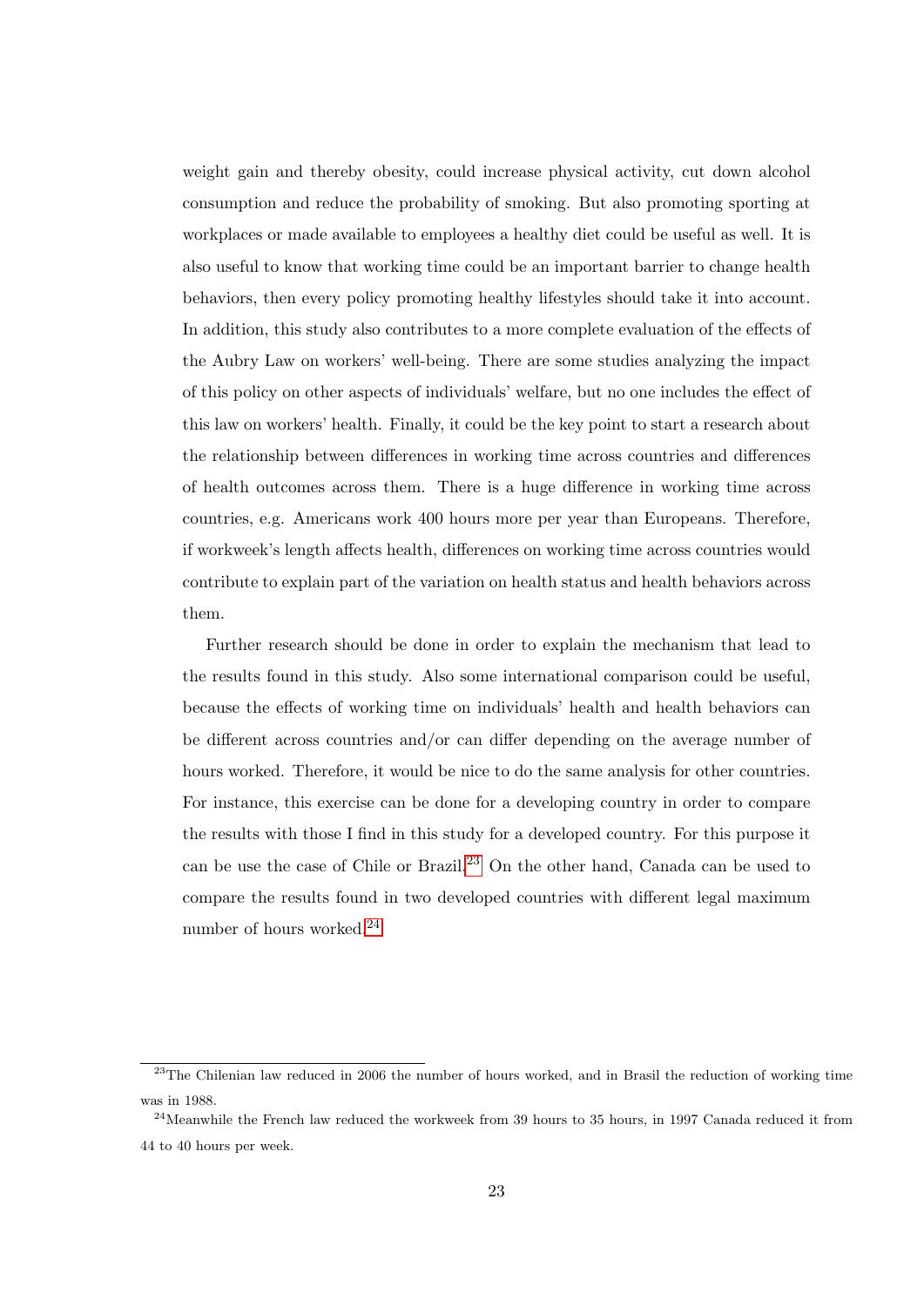# 7 Appendix



<span id="page-23-0"></span>Figure 2: Share of employees stating that their health is at risk because of their work

Source: Fourth European Working Conditions Survey

#### <span id="page-23-1"></span>7.1 Description of variables used

## 1. Health–related variables

- (a)  $Self-assessed$  *health status:* Health status is assessed by asking the respondents to rate their own health on a scale ranging from 0 to 10, being 10 the optimal value.
- (b) Index of vital risk: This index is scaled from 0 to 5. The scores were given to the individuals by doctors according to their medical file. Practitioners attribute a level of severity based on expert opinion on the probability of death in the short or medium term. Value 0 indicates that there is no risk and value 5 means that individual has a poor prognosis with death within 5 years nearly certain.

#### (c) Behavioral risk factors

- *Smoking*: It is a dummy variable that takes value one if the individual reported that she smokes and zero if she does not.
- Body mass index  $(BMI)$ : It is a continuous variable calculated from reported height and weight  $(kg/cm^2)$ .
- *Physical exercise:* It is a dummy variable. It takes the value one if the individual reported that she regularly do sports at least once a week.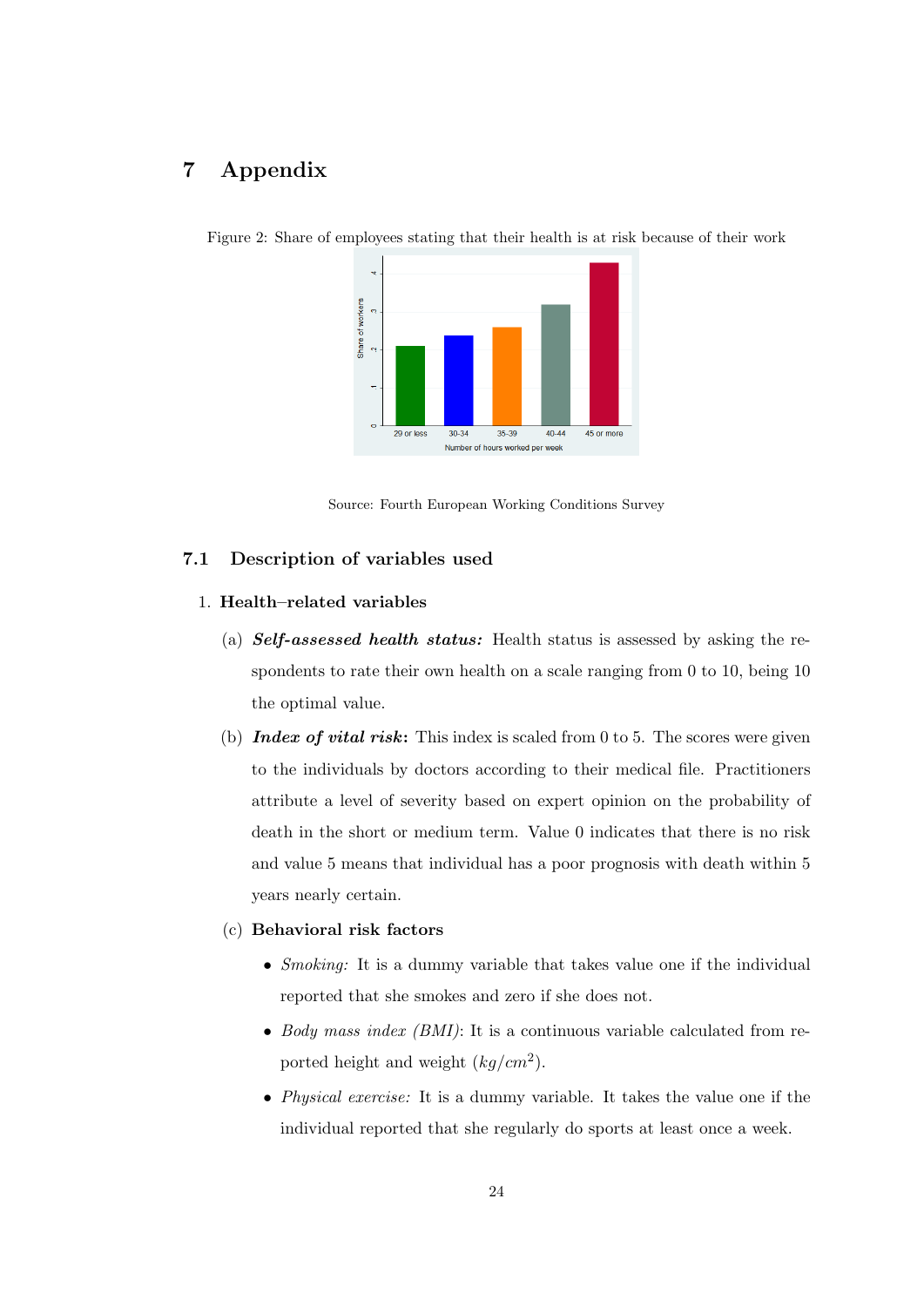- Alcohol consumption: In this study I included two variables related to alcohol consumption. One reports the number of times an individual consumes alcohol per period of time. This variable is ranged between 1 and 6 (1 if never; 2 if once a month or less; 3 if 2-4 times per month; 4 if 2-3 times a week; 5 if 4-6 times a week and 6 if she consumes alcohol every day). The other variable reports how often the individual drinks six glasses or more during a single occasion. This variable is ranged between 0 and 4 (1 if never; 2 if less than once per month; 3 if monthly; 4 if once a week; 5 every day or almost).
- (d) Doctor Visits: Binary variables for ophthalmologist's visits or dentists visit. These variables were only responded for those individual who reported having eyes problems or teeth problems. <sup>[25](#page-24-0)</sup>

#### 2. Socio-economic and demographics variables

- (a) Income per unit of consumption: It is measured as household income (from all sources of income), divided by the OXFORD equivalence scale (1 for the first household member, .5 for each other person if he is younger than 14 and .7 if he is 14 years old or older). This variable is divided into 8 different values, where 0 is the lowest category of income and 7 the highest one.
- (b) Education: Educational level is measured as (i) Without any education (ii) primary (age 11 in France), (iii) first level of secondary school (age 15), (iv) second level of secondary school (baccalaureate, age 18), (v) some postsecondary education.
- (c) Low and high skilled workers: In the ESPS data workers' positions are coded according to the Nomenclature des professions et catgories socioprofessionnelles (PCS), which is the official French socioeconomic classification. The first digit corresponds to the four main skill levels that are distinguished in French collective agreements: (i) cadres (i.e., mostly upper-level managers, engineers, and professionals); (ii) pro-fessions intermdiaires (i.e., lower-level

<span id="page-24-0"></span><sup>&</sup>lt;sup>25</sup>I only analyze doctor visits for eyes problems and teeth problems because for other type of illnesses I have sample size restriction.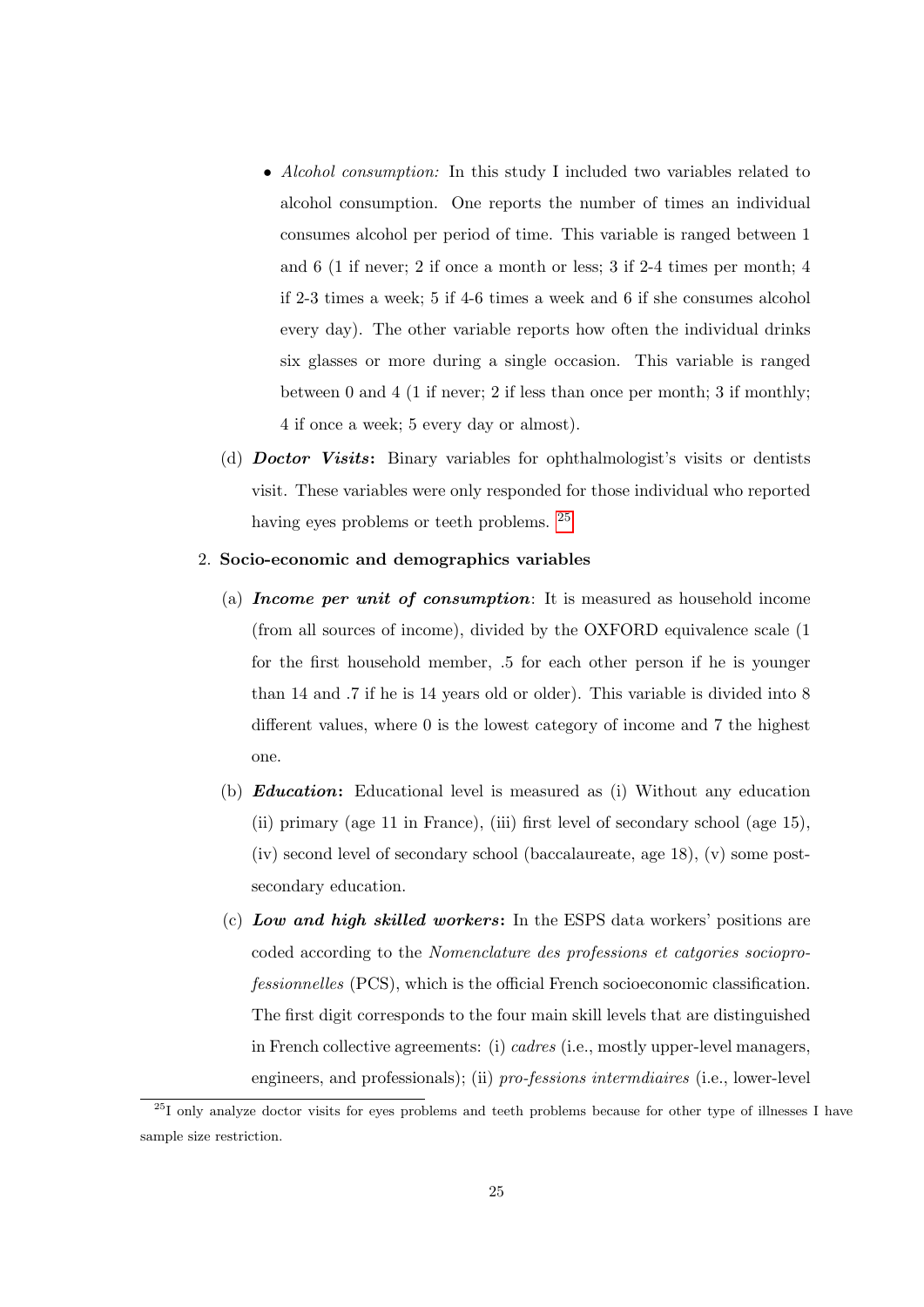managers and professionals, supervisors, and technicians); (iii) *ouvriers et* employs qualifis (i.e., skilled manual and nonmanual workers); and (iv)  $ou$ vriers et employs non qualifis (i.e., low-skill manual and nonmanual workers). Following [Maurin and Thesmar](#page-31-9) [\(2004\)](#page-31-9) I defined as high-skill workers to those individuals in group i and ii. It includes managers, professionals, engineers, technicians, and supervisors. The low-skill workers combines groups ii and iii [26](#page-25-0) .

- (d)  $Sex:$  It is a binary variable. It takes the value one if the individual is woman and zero if he is men.
- (e) Age: Age is entered as a continuous variable. To show possible nonlinear effects squared age is also included in all the regressions I estimated.
- (f) Region: There are 8 different regions (Ile de France; Bassin Parisien; Nord; Est; Ouest; Sud-Ouest; Centre Est; Mditerrane).
- (g) **Marital status:** It is a binary variable. It takes the value one if the individual is married or she lives in couple, and it is zero otherwise.
- (h) **Family size:** Number of individuals living in the household.
- (i) Extra Health Insurance: It is a binary variable. It takes the value one if the individual has 100% of health insurance coverage, and it is zero otherwise.
- (i) **Number of hours worked:** It is continuous variable. I use a selected sample of individuals whose workweek length is between 30 and 50 hours.

#### 3. 35-workweek hours law's question

In 2002 the ESPS survey included, only for that year, a question related to the 35 hours law. More precisely, each worker answers whether or not the firm where she works implemented the 35-workweek hours law. It is a key question in order to differentiate the treatment and the control group in my study.

<span id="page-25-0"></span> $^{26}$ As I explained before I excluded from the sample part of individuals in group i (the upper–level managers), because even if they would be working in a firm that implemented the Aubry's law, the restriction of hours was applied in a different way for these individuals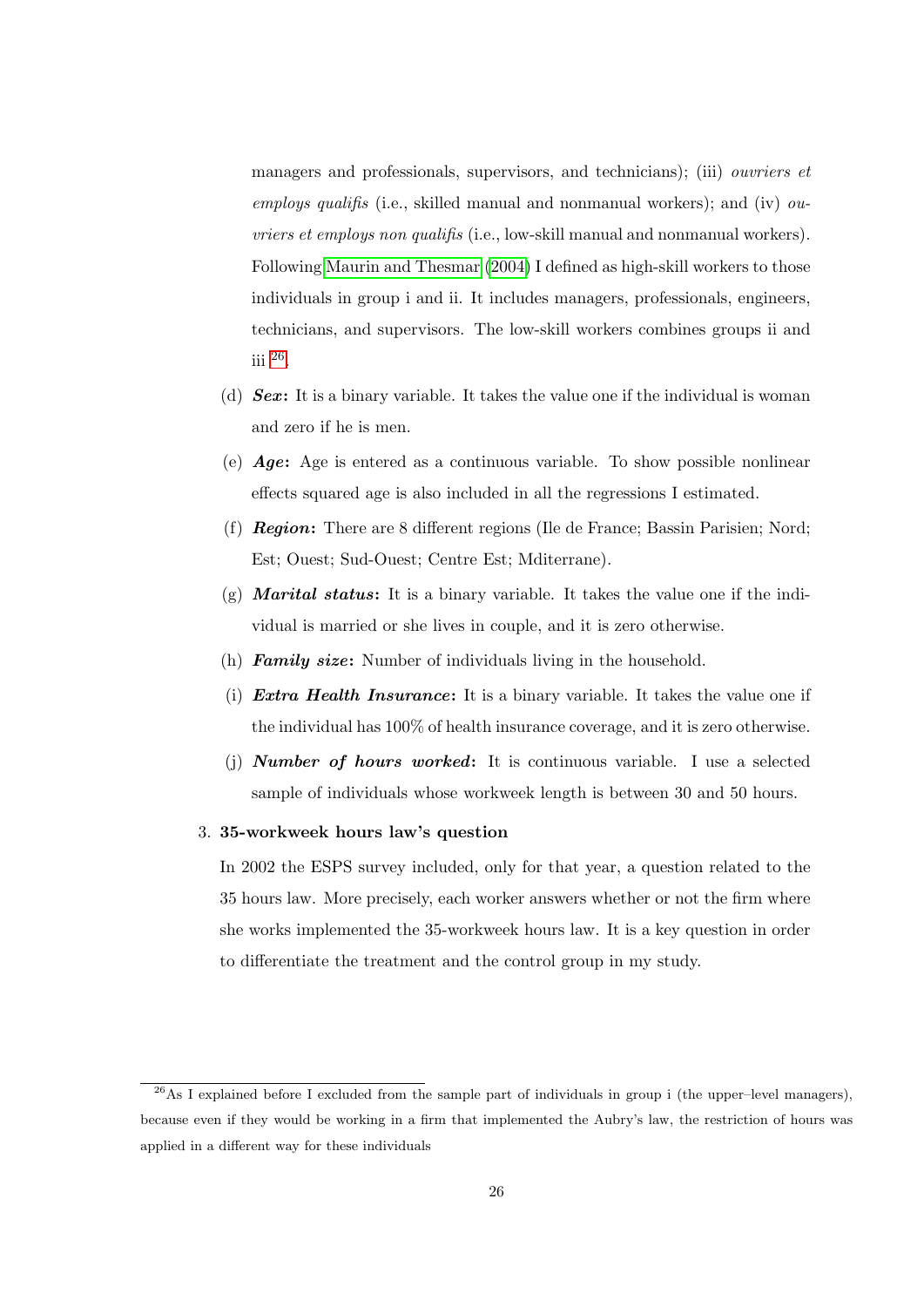# <span id="page-26-0"></span>7.2 Summary statistics

| Year  | Female | Age    | Educ-  | Income | Couple | Family | Extra     | Worker's | Hours  |
|-------|--------|--------|--------|--------|--------|--------|-----------|----------|--------|
|       |        |        | ation  |        |        | size   | insurance | skill    | worked |
| 1998  | 0.43   | 38.10  | 2.50   | 4.96   | 0.82   | 3.40   | 0.04      | 0.27     | 38.64  |
|       | (0.49) | (8.79) | (0.95) | (1.62) | (0.38) | (1.24) | (0.20)    | (0.45)   | (2.83) |
| 2002  | 0.43   | 42.23  | 2.52   | 5.47   | 0.85   | 3.27   | 0.06      | 0.32     | 36.36  |
|       | (0.49) | (8.79) | (0.96) | (1.54) | (0.36) | (1.22) | (0.23)    | (0.47)   | (2.79) |
| Total | 0.43   | 40.17  | 2.51   | 5.21   | 0.83   | 3.34   | 0.05      | 0.30     | 37.50  |
|       | (0.49) | (9.03) | (0.95) | (1.60) | (0.37) | (1.23) | (0.22)    | (0.46)   | (3.03) |

<span id="page-26-1"></span>Table 9: Socio-demographic variables. Mean and standard deviation (in parentheses)

<span id="page-26-2"></span>Table 10: Health-related variables. Mean and standard deviation (in parentheses)

| Year  | Self-assessed | Index of   | Smoking | <b>Body</b> | Physical | Alcohol          | Alcohol      |
|-------|---------------|------------|---------|-------------|----------|------------------|--------------|
|       | health status | vital risk |         | Mass Index  | Exercise | $(\text{times})$ | $(+$ than 6) |
| 1998  | 8.49          | 1.47       | 0.32    | 24.12       |          | $\cdot$          | $\cdot$      |
|       | (1.30)        | (1.02)     | (0.47)  | (3.62)      | $\cdot$  | $\cdot$          | $\cdot$      |
| 2002  | 8.26          | 1.46       | 0.31    | 24.63       | 0.35     | 3.30             | 0.60         |
|       | (1.35)        | (1.04)     | (0.46)  | (3.84)      | (0.48)   | (1.51)           | (0.82)       |
| Total | 8.38          | 1.46       | 0.31    | 24.37       | 0.35     | 3.30             | 0.60         |
|       | (1.33)        | (1.03)     | (0.46)  | (3.74)      | (0.48)   | (1.51)           | (0.82)       |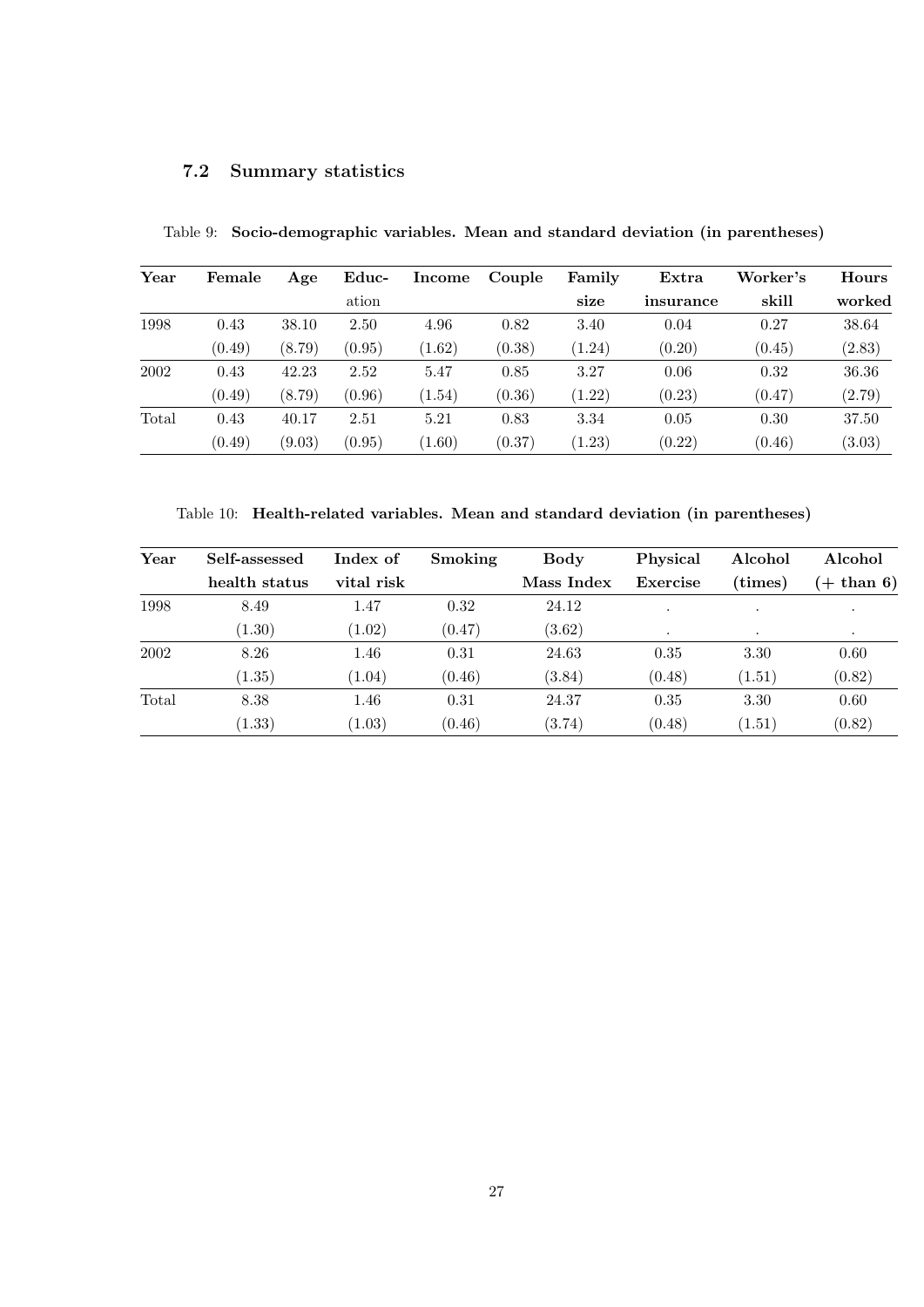<span id="page-27-0"></span>

| (1)<br>NEW <sub>JV</sub><br>$-2.449***$<br>Aubry's Law was implemented in the firm<br>(0.224)<br>Hours worked in 2002 for individuals in her same occupation<br>$0.687***$<br>(0.225)<br>0.000976<br>Age<br>(0.000945)<br>0.317<br>In couple<br>(0.285)<br>Gender<br>$-0.0127$<br>(0.361)<br>$-1.072***$<br>Gender*In couple<br>(0.396)<br>Education<br>$-0.0783$<br>(0.0883)<br>$0.105*$<br>Income<br>(0.0603)<br>Family size<br>$-0.0135$<br>(0.0790)<br>Extra health insurance<br>$-0.412$<br>(0.309)<br>Constant<br>$15.39*$<br>(8.395)<br>$\overline{N}$<br>1209<br>$\mathbb{R}^2$<br>0.165 | Table 11: |  |
|--------------------------------------------------------------------------------------------------------------------------------------------------------------------------------------------------------------------------------------------------------------------------------------------------------------------------------------------------------------------------------------------------------------------------------------------------------------------------------------------------------------------------------------------------------------------------------------------------|-----------|--|
|                                                                                                                                                                                                                                                                                                                                                                                                                                                                                                                                                                                                  |           |  |
|                                                                                                                                                                                                                                                                                                                                                                                                                                                                                                                                                                                                  |           |  |
|                                                                                                                                                                                                                                                                                                                                                                                                                                                                                                                                                                                                  |           |  |
|                                                                                                                                                                                                                                                                                                                                                                                                                                                                                                                                                                                                  |           |  |
|                                                                                                                                                                                                                                                                                                                                                                                                                                                                                                                                                                                                  |           |  |
|                                                                                                                                                                                                                                                                                                                                                                                                                                                                                                                                                                                                  |           |  |
|                                                                                                                                                                                                                                                                                                                                                                                                                                                                                                                                                                                                  |           |  |
|                                                                                                                                                                                                                                                                                                                                                                                                                                                                                                                                                                                                  |           |  |
|                                                                                                                                                                                                                                                                                                                                                                                                                                                                                                                                                                                                  |           |  |
|                                                                                                                                                                                                                                                                                                                                                                                                                                                                                                                                                                                                  |           |  |
|                                                                                                                                                                                                                                                                                                                                                                                                                                                                                                                                                                                                  |           |  |
|                                                                                                                                                                                                                                                                                                                                                                                                                                                                                                                                                                                                  |           |  |
|                                                                                                                                                                                                                                                                                                                                                                                                                                                                                                                                                                                                  |           |  |
|                                                                                                                                                                                                                                                                                                                                                                                                                                                                                                                                                                                                  |           |  |
|                                                                                                                                                                                                                                                                                                                                                                                                                                                                                                                                                                                                  |           |  |
|                                                                                                                                                                                                                                                                                                                                                                                                                                                                                                                                                                                                  |           |  |
|                                                                                                                                                                                                                                                                                                                                                                                                                                                                                                                                                                                                  |           |  |
|                                                                                                                                                                                                                                                                                                                                                                                                                                                                                                                                                                                                  |           |  |
|                                                                                                                                                                                                                                                                                                                                                                                                                                                                                                                                                                                                  |           |  |
|                                                                                                                                                                                                                                                                                                                                                                                                                                                                                                                                                                                                  |           |  |
|                                                                                                                                                                                                                                                                                                                                                                                                                                                                                                                                                                                                  |           |  |
|                                                                                                                                                                                                                                                                                                                                                                                                                                                                                                                                                                                                  |           |  |
|                                                                                                                                                                                                                                                                                                                                                                                                                                                                                                                                                                                                  |           |  |
|                                                                                                                                                                                                                                                                                                                                                                                                                                                                                                                                                                                                  |           |  |
|                                                                                                                                                                                                                                                                                                                                                                                                                                                                                                                                                                                                  |           |  |
|                                                                                                                                                                                                                                                                                                                                                                                                                                                                                                                                                                                                  |           |  |

# 7.3 First Stage of the 2SLS IV estimation

Standard errors in parentheses

\*  $p < 0.10,$  \*\*  $p < 0.05,$  \*\*\*  $p < 0.01$ 

Parentheses show the standard errors clustered at individual level. \*  $p$   $<$ 0.10, \*\* $p < 0.05,$ \*\*\* $p < 0.01.$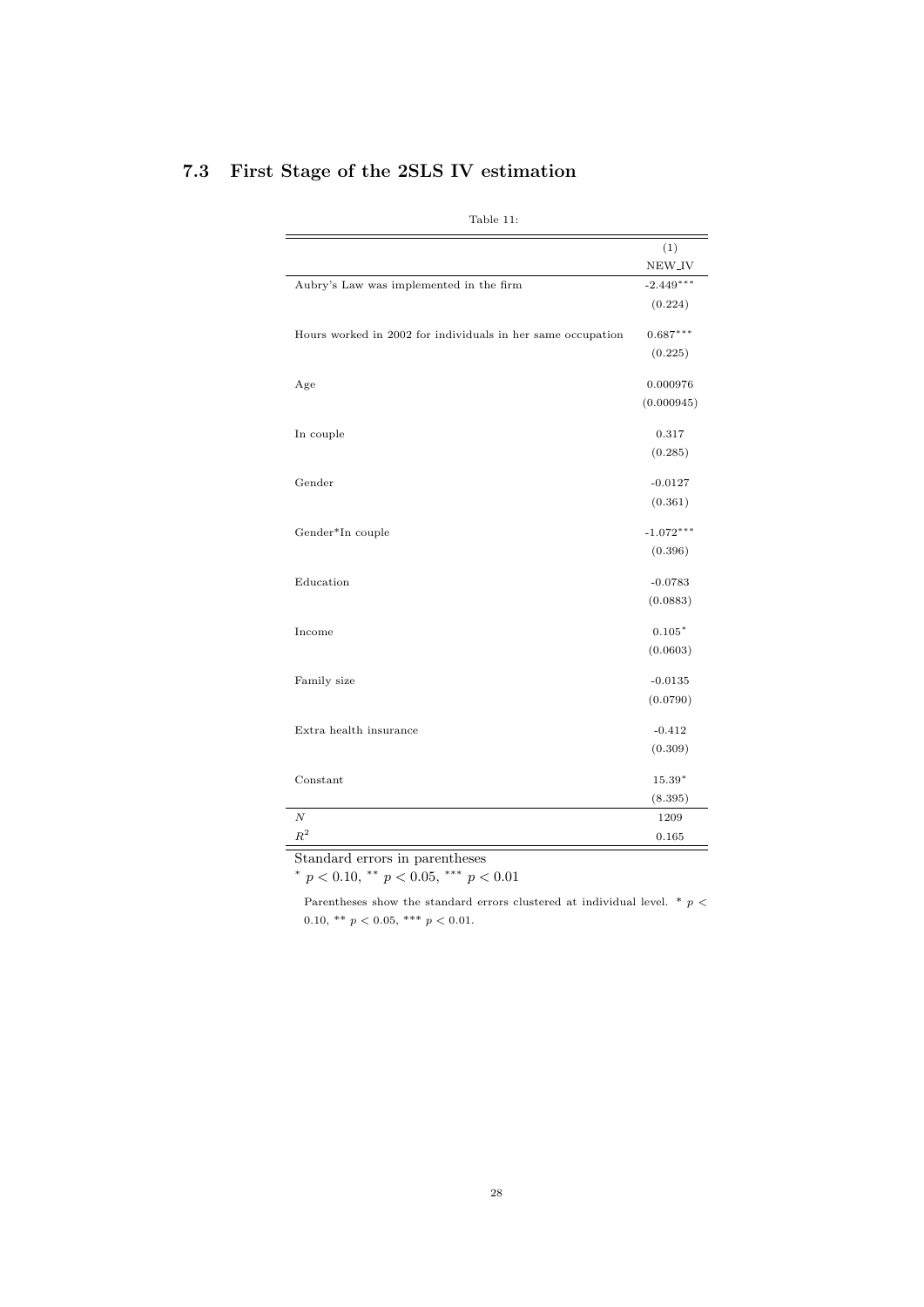<span id="page-28-0"></span>

| 7.4 DID regression. Income as dependent variable |  |
|--------------------------------------------------|--|
|--------------------------------------------------|--|

| Table 12:           |                        |
|---------------------|------------------------|
|                     | Income                 |
| Treatment           | 0.0742                 |
|                     | (0.0712)               |
| Time                | $0.359^{\ast\ast\ast}$ |
|                     | (0.0774)               |
| Treated*Time        | $-0.0266$              |
|                     | (0.0884)               |
| Age                 | $0.0110\,$             |
|                     | (0.0253)               |
| Age Squared         | 0.0000960              |
|                     | (0.000310)             |
| Couple              | 0.0129                 |
|                     | (0.110)                |
| Female              | $-0.652***$            |
|                     | (0.139)                |
| Female*Couple       | $1.114***$             |
|                     | (0.148)                |
| Education           | $0.339***$             |
|                     | (0.0332)               |
| Family Size         | $-0.593***$            |
|                     | (0.0245)               |
| High Skilled Worker | $0.426***$             |
|                     | (0.0593)               |
| Regional Dummies    | Yes                    |

Parentheses show the standard errors clustered at individual level. \*  $p < 0.10$ , \*\*  $p < 0.05$ , \*\*\*  $p < 0.01$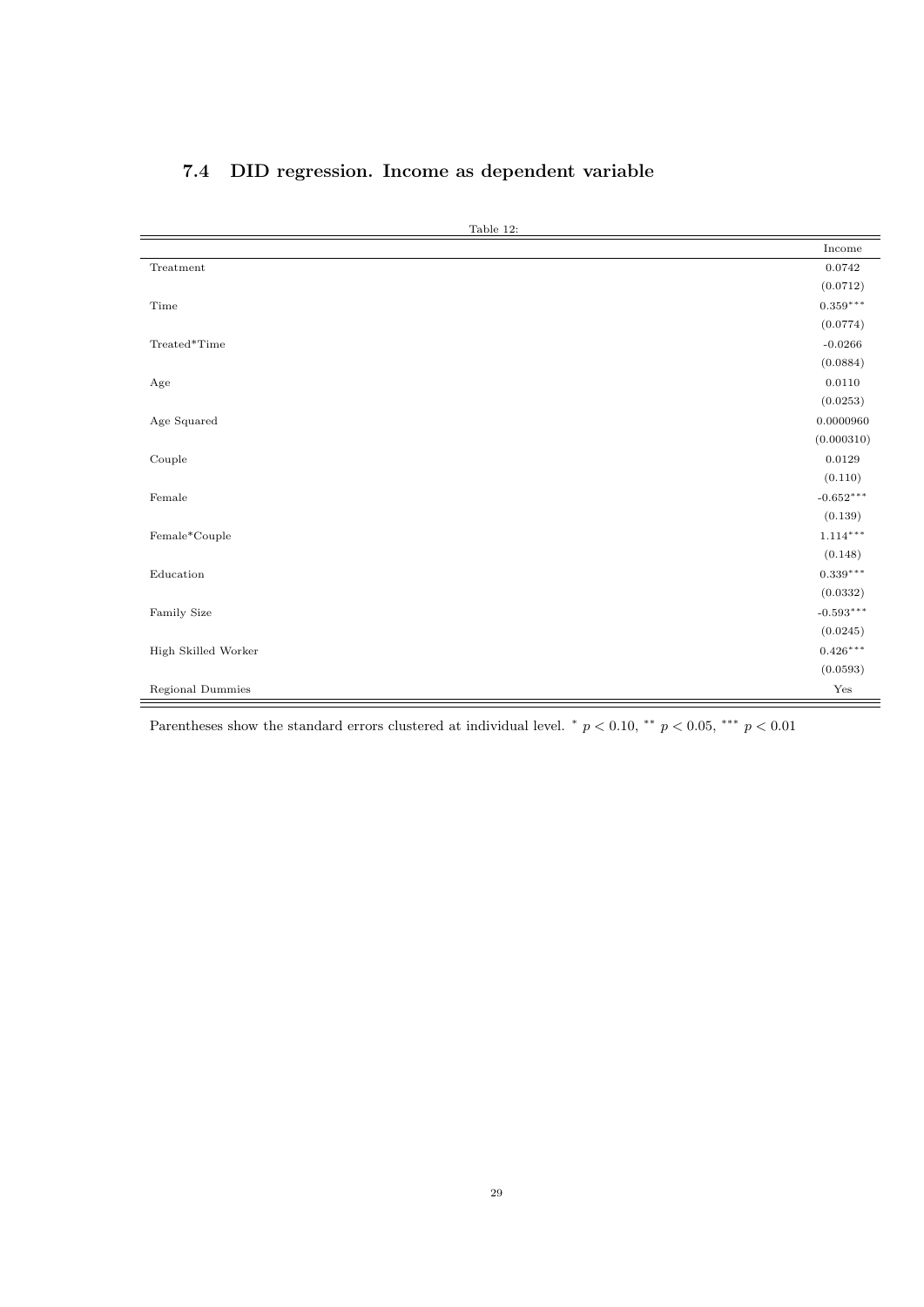## References

- ALLONIER, C., P. DOURGNON, AND T. ROCHEREAU (2006): "Santé, soins et protection sociale en 2004," IRDES report, 1, 2379–90.
- Arellano, M. (2005): "Empirical Evaluation of Public Policies: The Pursuit of Causality.," mimeo.
- <span id="page-29-1"></span>Askenazy, P. (2008): "A Primer on the 35-Hour in France, 1997-2007," IZA DP No. 3402.
- BLUNDELL, R., AND M. COSTA DIAS (2007): "Alternative Approaches to Evaluation in Empirical Microeconomics ," .
- <span id="page-29-6"></span>BOISARD, P. (2004): Working time policy in France. Centre d'études de l'emploi.
- Boisard, P., D. Cartron, M. Gollac, and A. Valeyre (2003): Time and work: duration of work. Office for Official Publications of the European Communities.
- <span id="page-29-5"></span>BRUNHES, B., D. CLERC, D. MÉDA, AND B. PERRET (2001): "35 Heures: l'heure du bilan," Paris: Desclée de Brouwer.
- <span id="page-29-2"></span>Bunel, M. (2002): "Added worker effect revisited through the French working time reduction experiment," .
- Chemin, M., and E. Wasmer (2009a): "Regional Difference-in-Differences in France Using the German Annexation of Alsace-Moselle in 1870–1918," .
- <span id="page-29-3"></span>(2009b): "Using Alsace-Moselle Local Laws to Build a Difference-in-Differences Estimation Strategy of the Employment Effects of the 35-Hour Workweek Regulation in France," Journal of Labor Economics, 27(4), 487–524.
- <span id="page-29-4"></span>CRÉPON, B., AND F. KRAMARZ (2002): "Employed 40 hours or not employed 39: Lessons from the 1982 mandatory reduction of the workweek," Journal of Political Economy, 110(6).
- <span id="page-29-0"></span>ESTEVÃO, M., AND F. SÁ (2008): "The 35-hour workweek in France: Straightjacket or welfare improvement?," Economic Policy, 23(55), 417–463.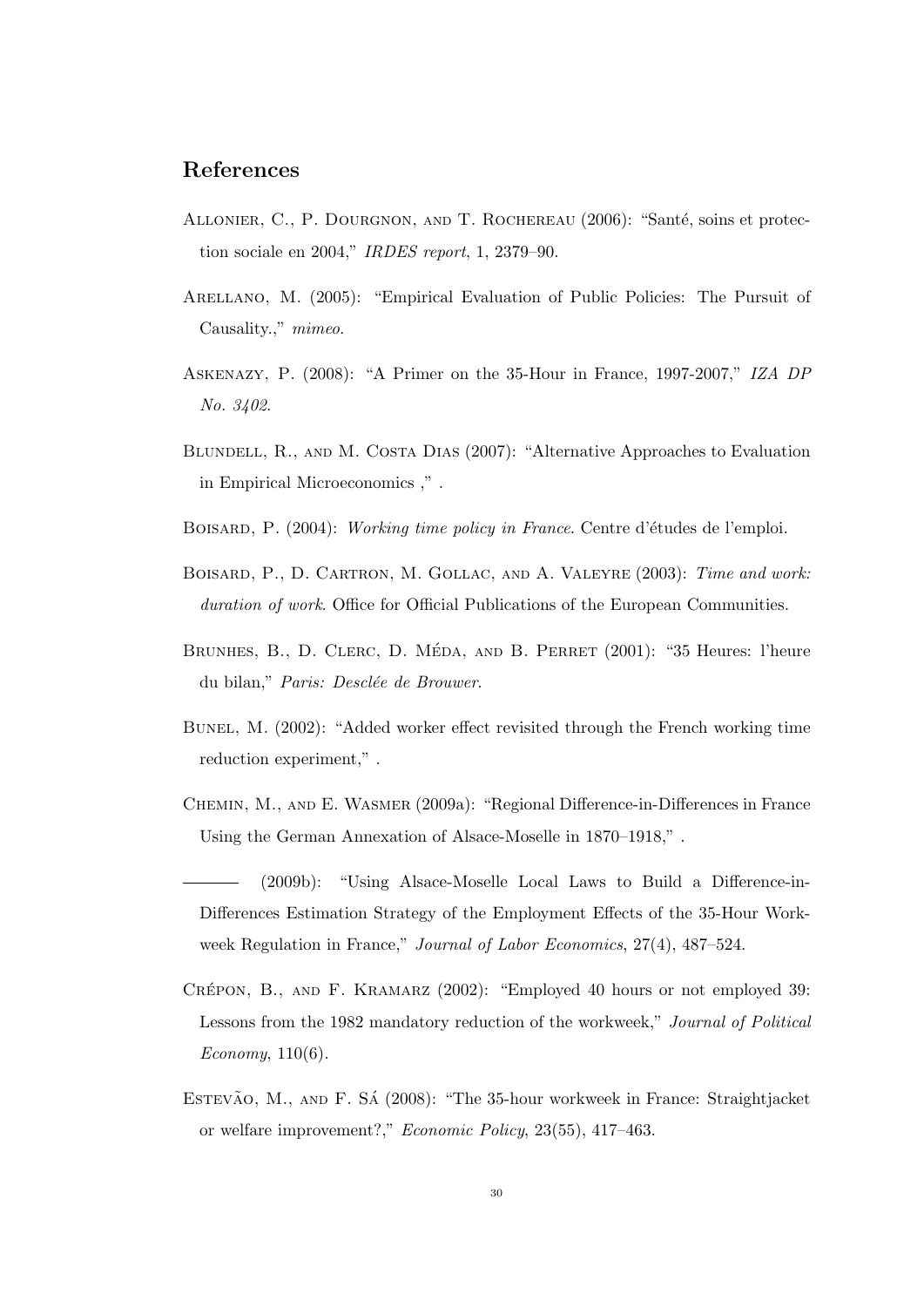- <span id="page-30-1"></span>ESTEVAO, M., F. SA, AND T. STREET (2006): "Are the French happy with the 35-hour workweek?," IZA DP No. 2459.
- <span id="page-30-5"></span>ESTRADE, M., D. MÉDA, AND R. ORAIN (2001): "Les effets de la réduction du temps de travail sur les modes de vie: quen pensent les salariés un an après?," Premières  $synth\`eses, 21(1), 1–8.$
- <span id="page-30-4"></span>FAGNANI, J., AND M. LETABLIER (2004): "Work and family life balance: the impact of the 35-hour laws in France," Work, Employment & Society, 18(3), 551.
- <span id="page-30-2"></span>GERDTHAM, U., AND C. RUHM (2006): "Deaths rise in good economic times: evidence from the OECD," Economics & Human Biology,  $4(3)$ , 298-316.
- Goux, D., E. Maurin, and B. Petrongolo (2010): "Worktime Regulations and Spousal Labour Supply," .
- HAMERMESH, D. (2002): "Timing, togetherness and time windfalls," *Journal of Pop*ulation Economics, 15(4), 601–623.
- Helsinki, F. (2008): "Associations among working conditions and behavioral risk factors: The Helsinki Health Study with International Comparisons," .
- HILL, C., AND F. STAFFORD (1980): "Parental care of children: Time diary estimates of quantity, predictability, and variety," Journal of Human Resources, 15(2), 219– 239.
- <span id="page-30-3"></span>Jackson, P., and P. Warr (2009): "Unemployment and psychological ill-health: The moderating role of duration and age," Psychological Medicine, 14(03), 605–614.
- Johansson, E. (2004): "A note on the impact of hours worked on mortality in OECD countries," The European Journal of Health Economics, 5(4), 335–340.
- Jusot, F., M. Khlat, T. Rochereau, and C. Serme (2008): "Job loss from poor health, smoking and obesity: a national prospective survey in France," *Journal of* epidemiology and community health, 62(4), 332.
- <span id="page-30-0"></span>LANGELAND, B. (2009): "Reported health differences between working and nonworking people.," National Institute of Occupational Health, Department of Occupational Health Surveillance.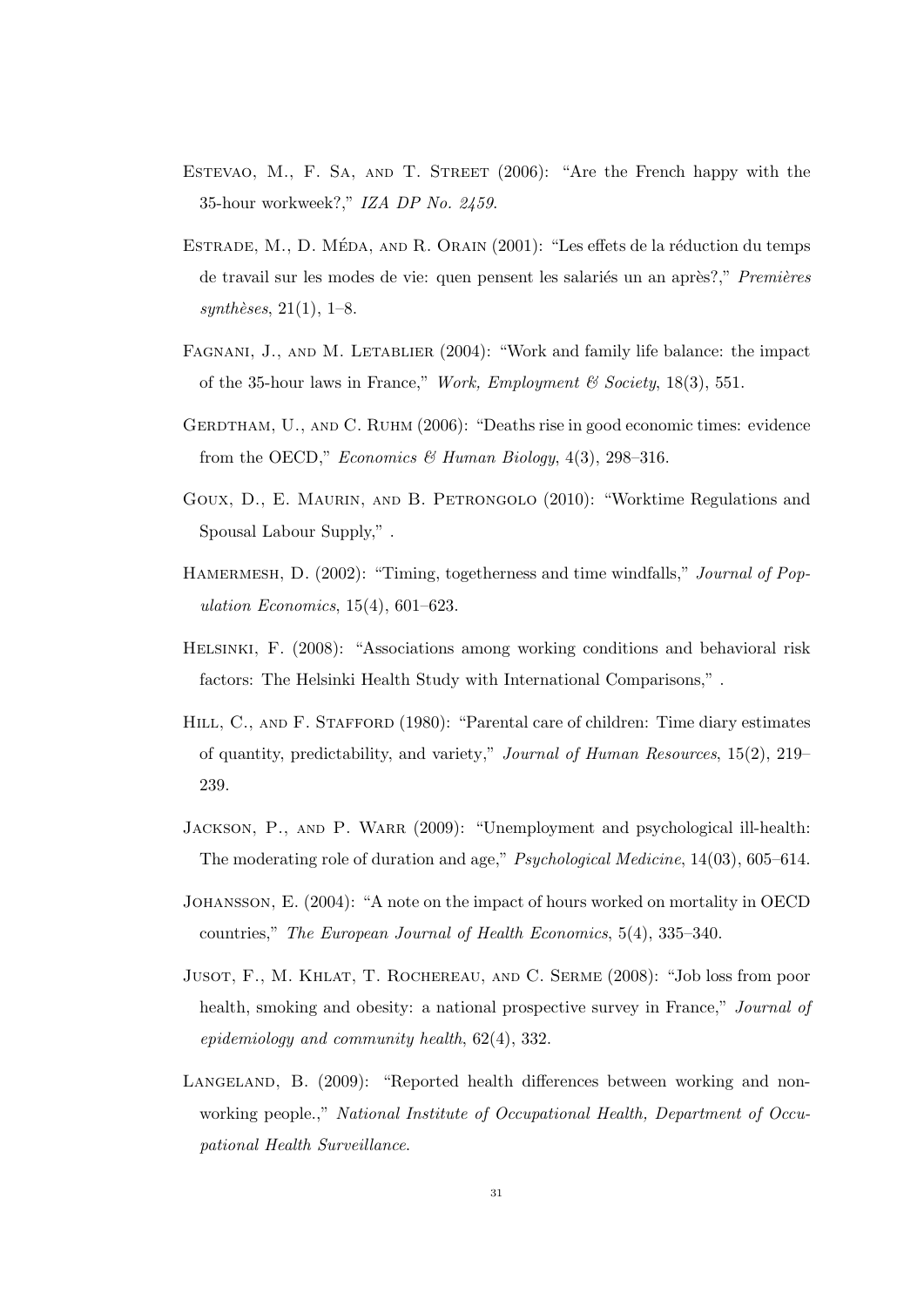- LEE, J., D. KAWAGUCHI, AND D. HAMERMESH (2011): "Aggregate Impacts of a Gift of Time," Discussion paper, National Bureau of Economic Research.
- Mandin, C., and B. Palier (2002): "Welfare reform in France, 1985-2002," Welfare Reform.
- <span id="page-31-2"></span>Maruyama, S., K. Kohno, and K. Morimoto (1995): "A study of preventive medicine in relation to mental health among middle-management employees (Part 2).," Japanese Journal of Hygiene,  $50(4)$ , 849.
- <span id="page-31-5"></span>MATHERS, C., AND D. SCHOFIELD (1998): "The health consequences of unemployment: the evidence," Medical journal of Australia, 168, 178–185.
- <span id="page-31-9"></span>MAURIN, E., AND D. THESMAR (2004): "Changes in the Functional Structure of Firms and the Demand for Skill," Journal of Labor Economics, 22(3).
- <span id="page-31-4"></span>McPherson, A., and W. Hall (1983): "Psychiatric impairment, physical health and work values among unemployed and apprenticed young men," Australasian Psychiatry, 17(4), 335–340.
- <span id="page-31-6"></span>Morrell, S., R. Taylor, and C. Kerr (1998): "Unemployment and young people's health," Medical Journal of Australia, 168(5), 236–240.
- <span id="page-31-8"></span>Raposo, P., and J. Van Ours (2008): "How working time reduction affects employment and earnings," IZA Discussion Papers.
- <span id="page-31-0"></span>Ruhm, C. (2000): "Are Recessions Good for Your Health?," Quarterly Journal of Economics, 115(2), 617–650.
- <span id="page-31-3"></span> $-$  (2003): "Good times make you sick," *Journal of Health Economics*, 22(4), 637–658.
- <span id="page-31-1"></span> $\hspace{1.5cm}$  (2005): "Healthy living in hard times," Journal of Health Economics, 24(2), 341–363.
- <span id="page-31-7"></span>SAFFER, H., AND K. LAMIRAUD (2008): The Effect of Hours of Work on Social Interaction. National Bureau of Economic Research Cambridge, Mass., USA.